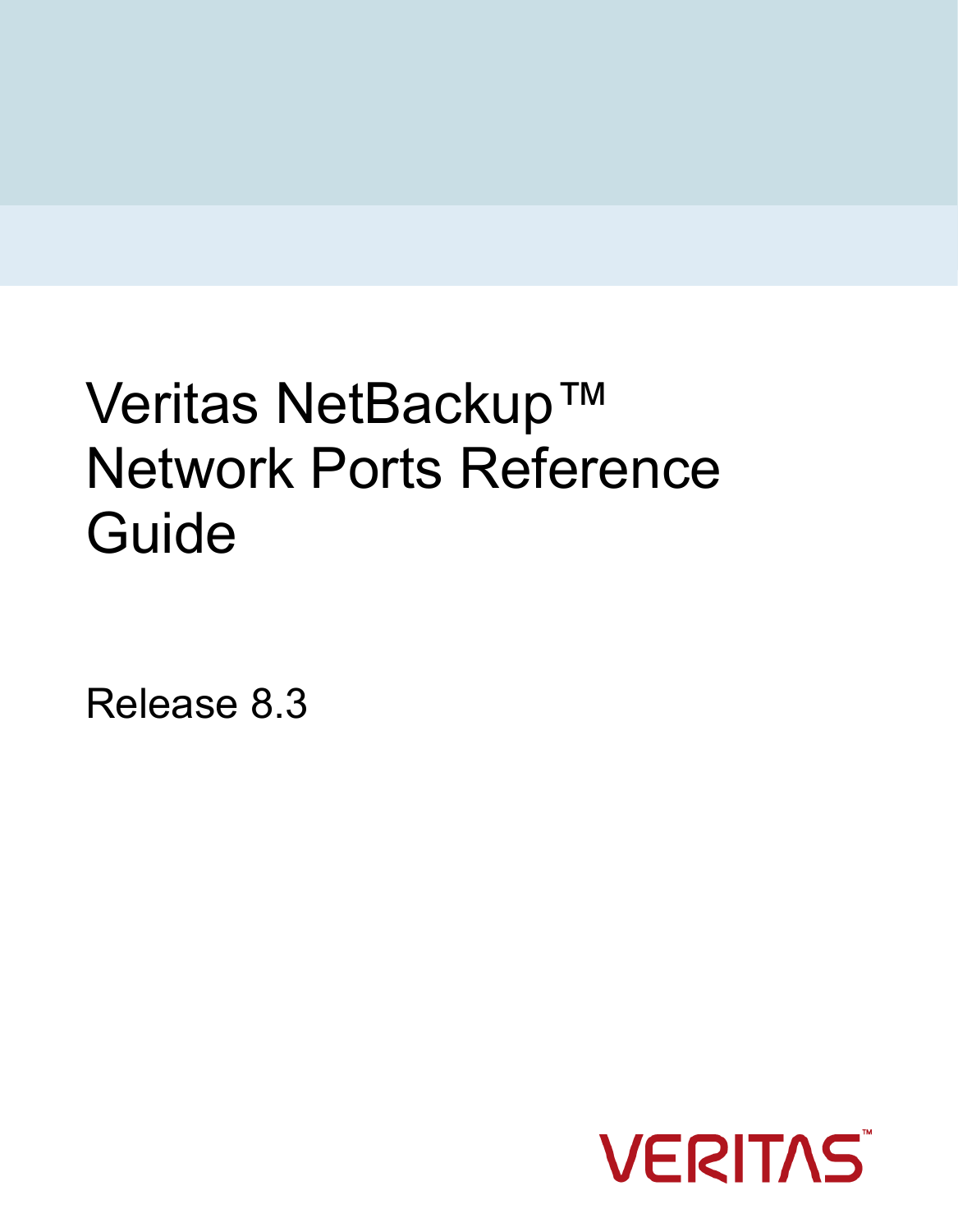## Veritas NetBackup™ Network Ports Reference Guide

Document version: 8.3

#### Legal Notice

Copyright © 2020 Veritas Technologies LLC. All rights reserved.

Copyright © 2020 Veritas Technologies LLC. All rights reserved.

Veritas and the Veritas Logo and NetBackup are trademarks or registered trademarks of Veritas Technologies LLC or its affiliates in the U.S. and other countries. Other names may be trademarks of their respective owners.

Veritas, the Veritas Logo, and NetBackup are trademarks or registered trademarks of Veritas Technologies LLC or its affiliates in the U.S. and other countries. Other names may be trademarks of their respective owners.

This product may contain third-party software for which Veritas is required to provide attribution to the third party ("Third-party Programs"). Some of the Third-party Programs are available under open source or free software licenses. The License Agreement accompanying the Software does not alter any rights or obligations you may have under those open source or free software licenses. Refer to the Third-party Legal Notices document accompanying this Veritas product or available at:

This product may contain third party software for which Veritas is required to provide attribution to the third party ("Third Party Programs"). Some of the Third Party Programs are available under open source or free software licenses. The License Agreement accompanying the Software does not alter any rights or obligations you may have under those open source or free software licenses. Refer to the third party legal notices document accompanying this Veritas product or available at:

#### <https://www.veritas.com/about/legal/license-agreements>

#### <https://www.veritas.com/about/legal/license-agreements>

The product described in this document is distributed under licenses restricting its use, copying, distribution, and decompilation/reverse engineering. No part of this document may be reproduced in any form by any means without prior written authorization of Veritas Technologies LLC and its licensors, if any.

The product described in this document is distributed under licenses restricting its use, copying, distribution, and decompilation/reverse engineering. No part of this document may be reproduced in any form by any means without prior written authorization of Veritas Technologies LLC and its licensors, if any.

THE DOCUMENTATION IS PROVIDED "AS IS" AND ALL EXPRESS OR IMPLIED CONDITIONS, REPRESENTATIONS AND WARRANTIES, INCLUDING ANY IMPLIED WARRANTY OF MERCHANTABILITY, FITNESS FOR A PARTICULAR PURPOSE OR NON-INFRINGEMENT, ARE DISCLAIMED, EXCEPT TO THE EXTENT THAT SUCH DISCLAIMERS ARE HELD TO BE LEGALLY INVALID. VERITAS TECHNOLOGIES LLC SHALL NOT BE LIABLE FOR INCIDENTAL OR CONSEQUENTIAL DAMAGES IN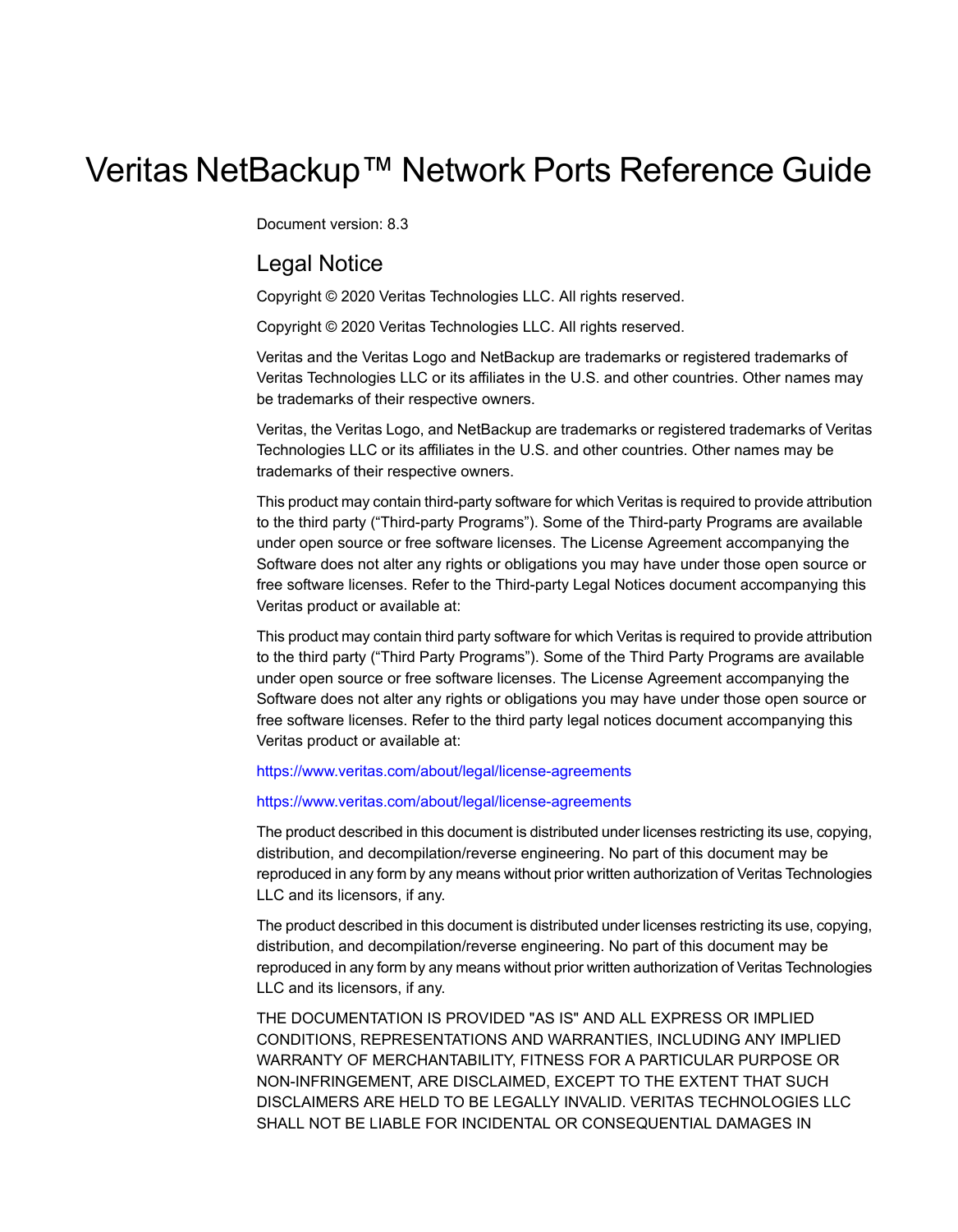CONNECTION WITH THE FURNISHING, PERFORMANCE, OR USE OF THIS DOCUMENTATION. THE INFORMATION CONTAINED IN THIS DOCUMENTATION IS SUBJECT TO CHANGE WITHOUT NOTICE.

THE DOCUMENTATION IS PROVIDED "AS IS" AND ALL EXPRESS OR IMPLIED CONDITIONS, REPRESENTATIONS AND WARRANTIES, INCLUDING ANY IMPLIED WARRANTY OF MERCHANTABILITY, FITNESS FOR A PARTICULAR PURPOSE OR NON-INFRINGEMENT, ARE DISCLAIMED, EXCEPT TO THE EXTENT THAT SUCH DISCLAIMERS ARE HELD TO BE LEGALLY INVALID. VERITAS TECHNOLOGIES LLC SHALL NOT BE LIABLE FOR INCIDENTAL OR CONSEQUENTIAL DAMAGES IN CONNECTION WITH THE FURNISHING, PERFORMANCE, OR USE OF THIS DOCUMENTATION. THE INFORMATION CONTAINED IN THIS DOCUMENTATION IS SUBJECT TO CHANGE WITHOUT NOTICE.

The Licensed Software and Documentation are deemed to be commercial computer software as defined in FAR 12.212 and subject to restricted rights as defined in FAR Section 52.227-19 "Commercial Computer Software - Restricted Rights" and DFARS 227.7202, et seq. "Commercial Computer Software and Commercial Computer Software Documentation," as applicable, and any successor regulations, whether delivered by Veritas as on premises or hosted services. Any use, modification, reproduction release, performance, display or disclosure of the Licensed Software and Documentation by the U.S. Government shall be solely in accordance with the terms of this Agreement.

The Licensed Software and Documentation are deemed to be commercial computer software as defined in FAR 12.212 and subject to restricted rights as defined in FAR Section 52.227-19 "Commercial Computer Software - Restricted Rights" and DFARS 227.7202, et seq. "Commercial Computer Software and Commercial Computer Software Documentation," as applicable, and any successor regulations, whether delivered by Veritas as on premises or hosted services. Any use, modification, reproduction release, performance, display or disclosure of the Licensed Software and Documentation by the U.S. Government shall be solely in accordance with the terms of this Agreement.

Veritas Technologies LLC 2625 Augustine Drive Santa Clara, CA 95054

Veritas Technologies LLC 500 E Middlefield Road Mountain View, CA 94043

#### <http://www.veritas.com>

<http://www.veritas.com>

#### Technical Support

Technical Support maintains support centers globally. All support services will be delivered in accordance with your support agreement and the then-current enterprise technical support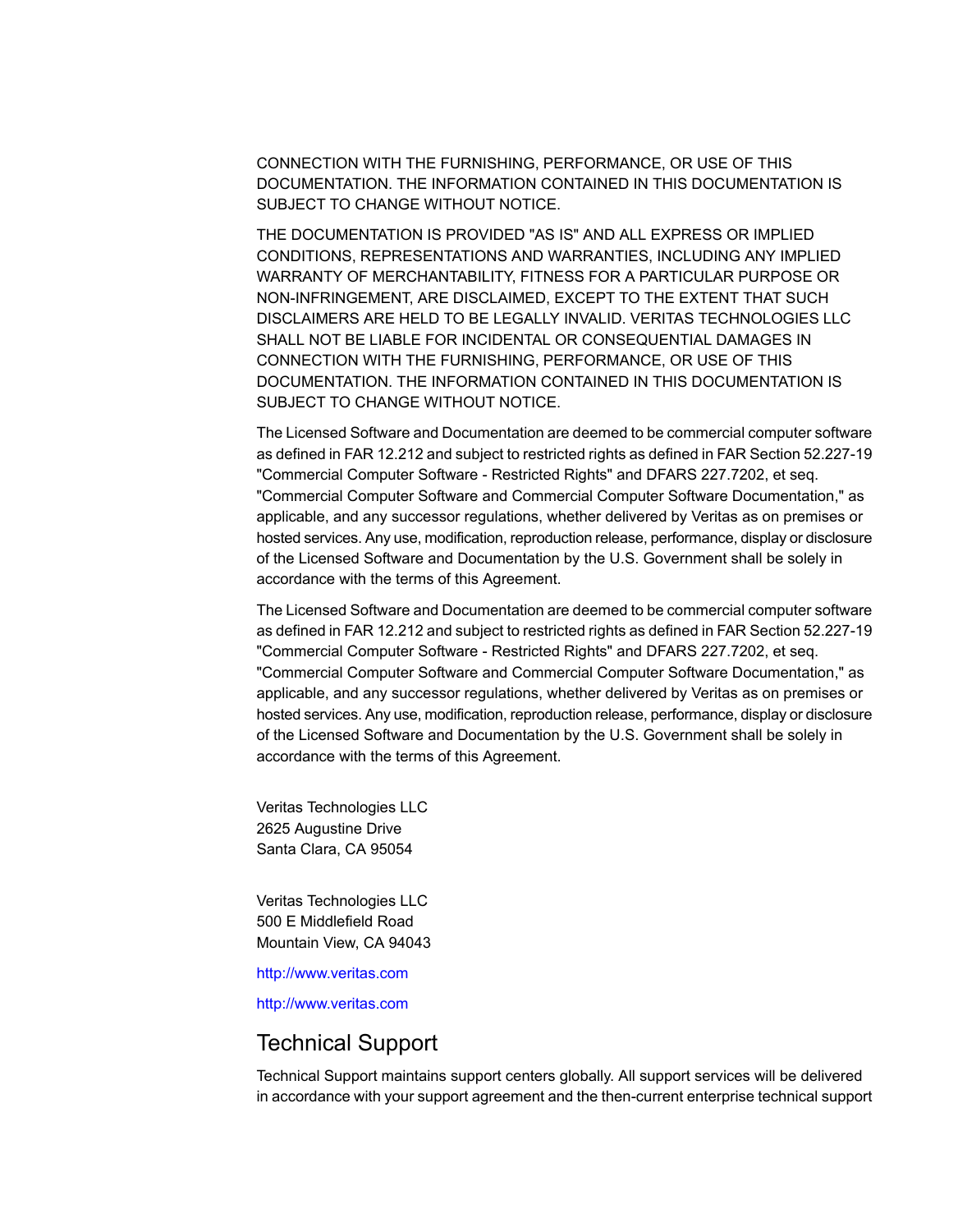policies. For information about our support offerings and how to contact Technical Support, visit our website:

#### <https://www.veritas.com/support>

You can manage your Veritas account information at the following URL:

#### <https://my.veritas.com>

If you have questions regarding an existing support agreement, please email the support agreement administration team for your region as follows:

Worldwide (except Japan) [CustomerCare@veritas.com](mailto:CustomerCare@veritas.com)

Japan CustomerCare Japan@veritas.com

#### Documentation

The latest documentation is available on the Veritas website:

<https://sort.veritas.com/documents>

#### Documentation feedback

Your feedback is important to us. Suggest improvements or report errors or omissions to the documentation. Include the document title, document version, chapter title, and section title of the text on which you are reporting. Send feedback to:

#### [NB.docs@veritas.com](mailto:NB.docs@veritas.com)

You can also see documentation information or ask a question on the Veritas community site:

<http://www.veritas.com/community/>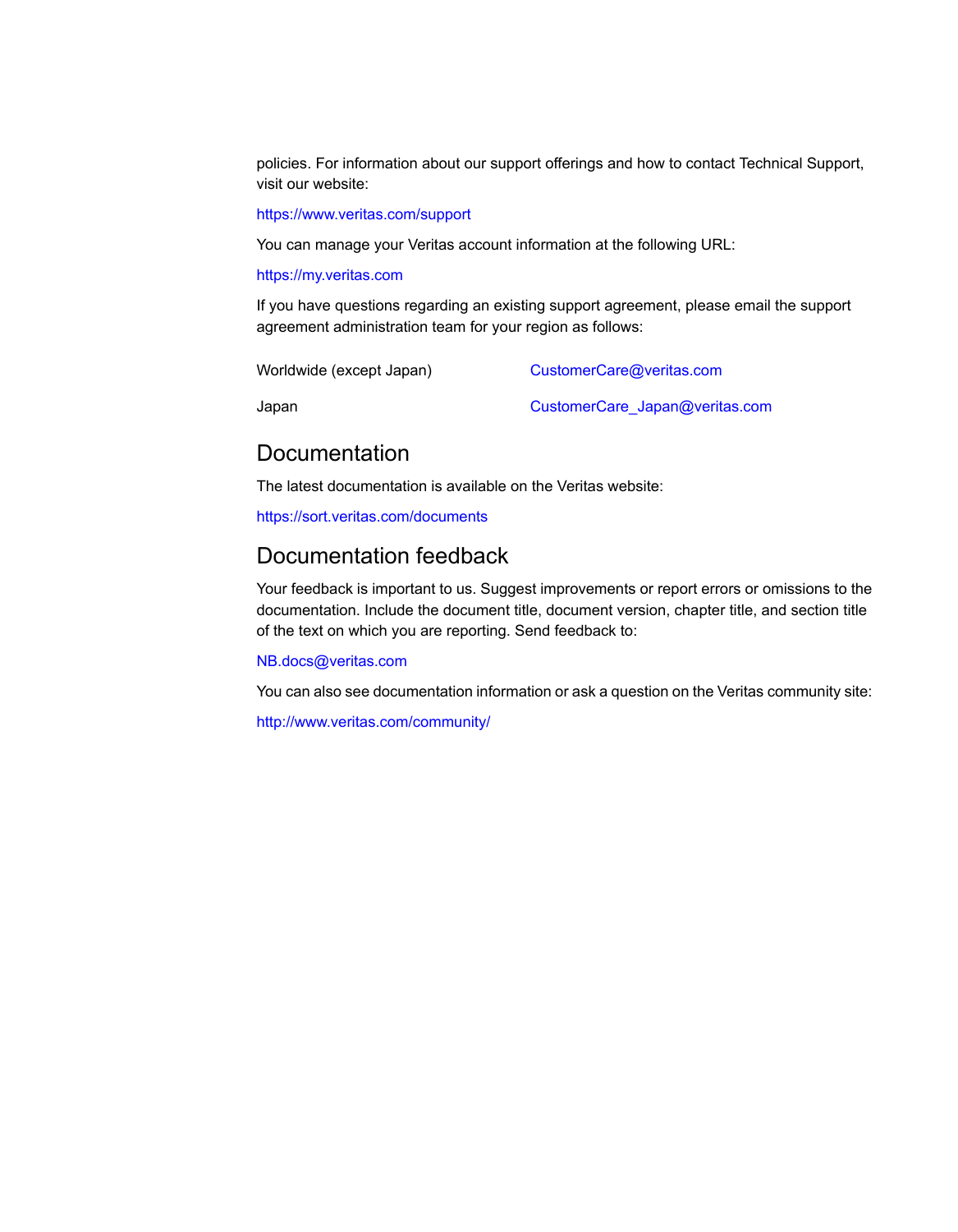# Contents Louis

| Chapter 1 |                                                                      |  |
|-----------|----------------------------------------------------------------------|--|
|           |                                                                      |  |
|           |                                                                      |  |
| Chapter 2 |                                                                      |  |
|           |                                                                      |  |
|           |                                                                      |  |
|           |                                                                      |  |
|           |                                                                      |  |
|           |                                                                      |  |
|           |                                                                      |  |
|           |                                                                      |  |
|           |                                                                      |  |
|           |                                                                      |  |
|           |                                                                      |  |
|           |                                                                      |  |
| Chapter 3 |                                                                      |  |
|           |                                                                      |  |
|           | About communication ports and firewall considerations in OpsCenter   |  |
|           |                                                                      |  |
|           | Communication ports used by key OpsCenter components  18             |  |
|           | NetBackup 5200 and 5220 appliance ports (for firewall between master |  |
|           |                                                                      |  |
|           |                                                                      |  |
|           | Port usage for the NetBackup vSphere Web Client Plug-in  22          |  |
|           | NetBackup CloudStore Service Container (nbcssc) port  23             |  |
|           | NetBackup Web Management Console (nbwmc) ports  24                   |  |
| Index     |                                                                      |  |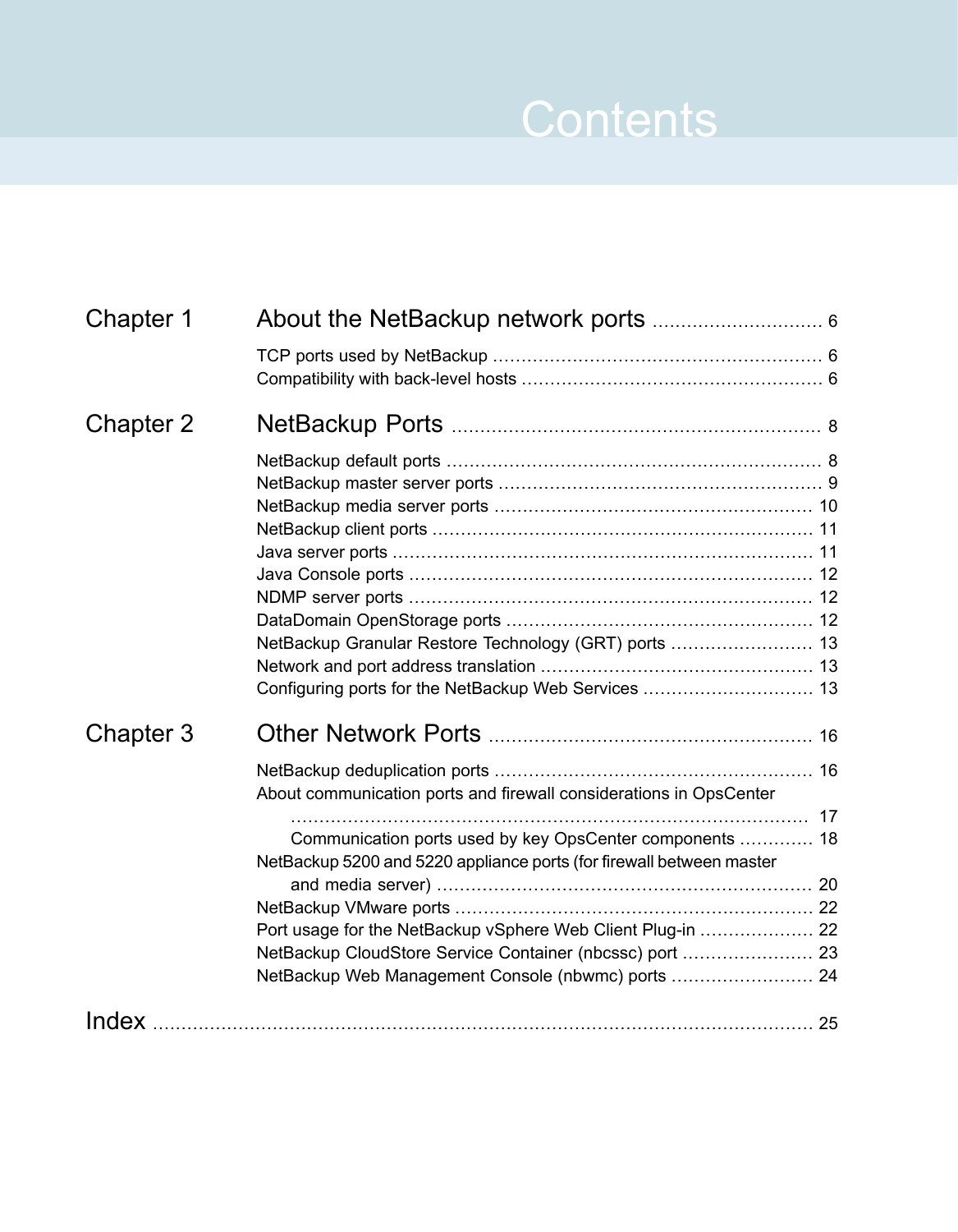# Chapter

# <span id="page-5-0"></span>About the NetBackup network ports

This chapter includes the following topics:

- <span id="page-5-1"></span>■ TCP ports used by [NetBackup](#page-5-1)
- [Compatibility](#page-5-2) with back-level hosts

## <span id="page-5-3"></span>**TCP ports used by NetBackup**

NetBackup primarily uses the TCP protocol to communicate between processes. The processes can run on the same host or on different hosts. This distributed client-server architecture requires that the destination TCP ports specific to the NetBackup processes be open through any firewalls within the networking infrastructure.

Firewalls may also be configured to filter connections based on the source port. NetBackup typically uses non-reserved source ports for outbound connections.

<span id="page-5-2"></span>The sections that follow describe the TCP ports used by NetBackup in the default configuration. The network layers on the hosts and the networking devices between the hosts must be configured to allow these connections. NetBackup requires the proper connections to be configured or it cannot operate.

## <span id="page-5-4"></span>**Compatibility with back-level hosts**

NetBackup 8.1 and later versions use a minimum set of TCP ports, primarily VERITAS PBX (1556) and VNETD (13724) ports.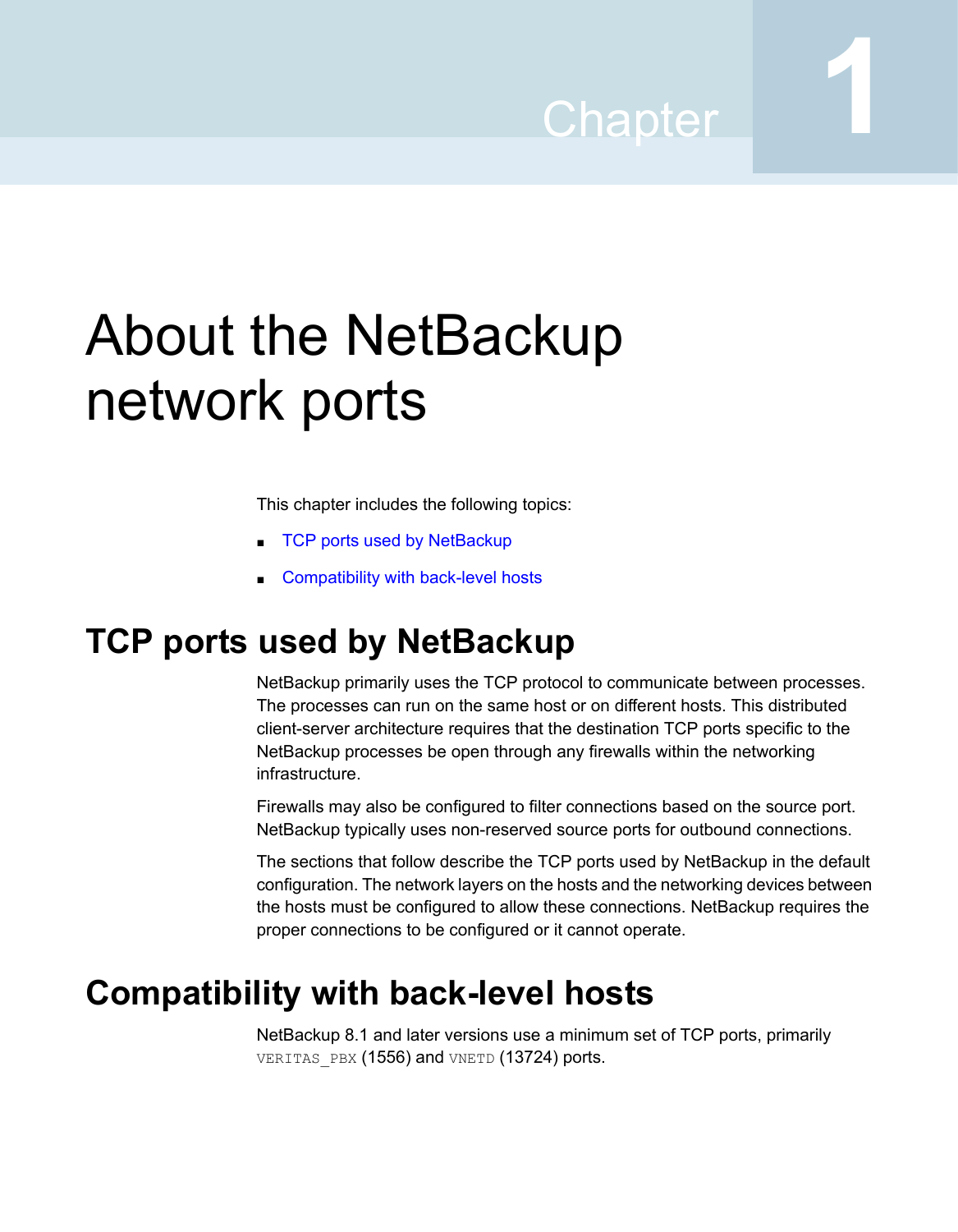When connecting to legacy daemons on remote hosts, NetBackup 8.1 and newer servers first attempt to connect to VERITAS PBX. If unsuccessful, the connection is retried to VNETD.

If connections are being made to an unexpected destination port, it is likely that a problem in networking, operating systems, or applications is preventing consistent connections to the default ports. To fix the problem, check the following:

- Use the operating system commands (netstat, pfiles, lsof, process monitor) to make sure that the expected processes are running and listening for connections.
- Use the bpclntcmd, bptestbpcd and bptestnetconn commands to check connectivity to NetBackup hosts of any version.

The bptestbpcd command resides only on NetBackup servers.

The bpclntcmd and the bptestnetconn commands reside on both NetBackup servers and clients.

The bpclntcmd -pn can be used to check connectivity from a client to the master server.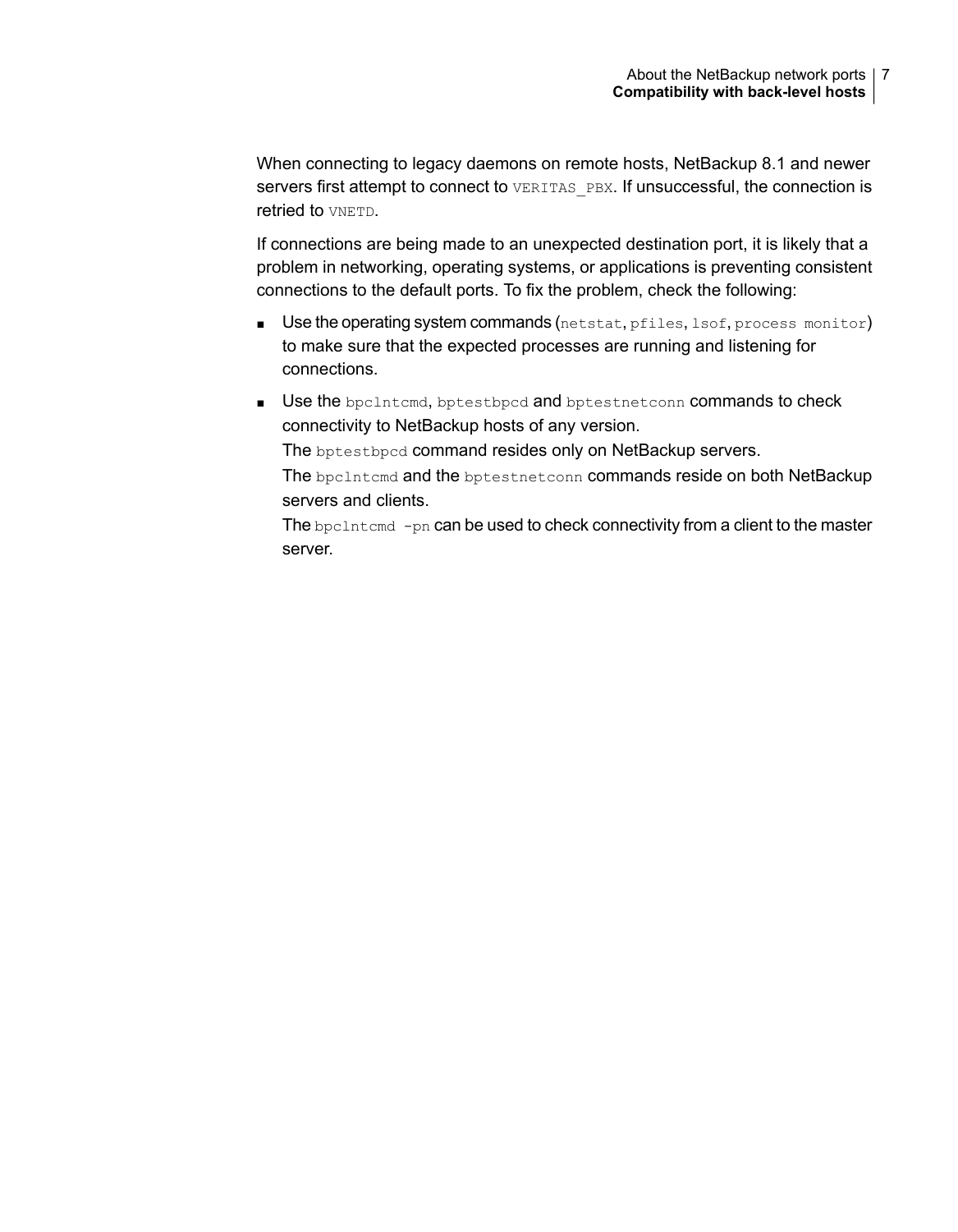# Chapter

# <span id="page-7-0"></span>NetBackup Ports

This chapter includes the following topics:

- **[NetBackup](#page-7-1) default ports**
- [NetBackup](#page-8-0) master server ports
- [NetBackup](#page-9-0) media server ports
- [NetBackup](#page-10-0) client ports
- Java [server](#page-10-1) ports
- Java [Console](#page-11-0) ports
- [NDMP](#page-11-1) server ports
- DataDomain [OpenStorage](#page-11-2) ports
- <span id="page-7-1"></span>NetBackup Granular Restore [Technology](#page-12-0) (GRT) ports
- Network and port address [translation](#page-12-1)
- [Configuring](#page-12-2) ports for the NetBackup Web Services

## <span id="page-7-2"></span>**NetBackup default ports**

NetBackup primarily uses the ports as destination ports when connecting to the various services.

See [Table](#page-8-1) 2-1 on page 9.

Veritas has registered these ports with Internet Assigned Number Authority (IANA) and they are not to be used by any other applications.

A few features and services of NetBackup require additional ports to be open. Those requirements are detailed in later sections.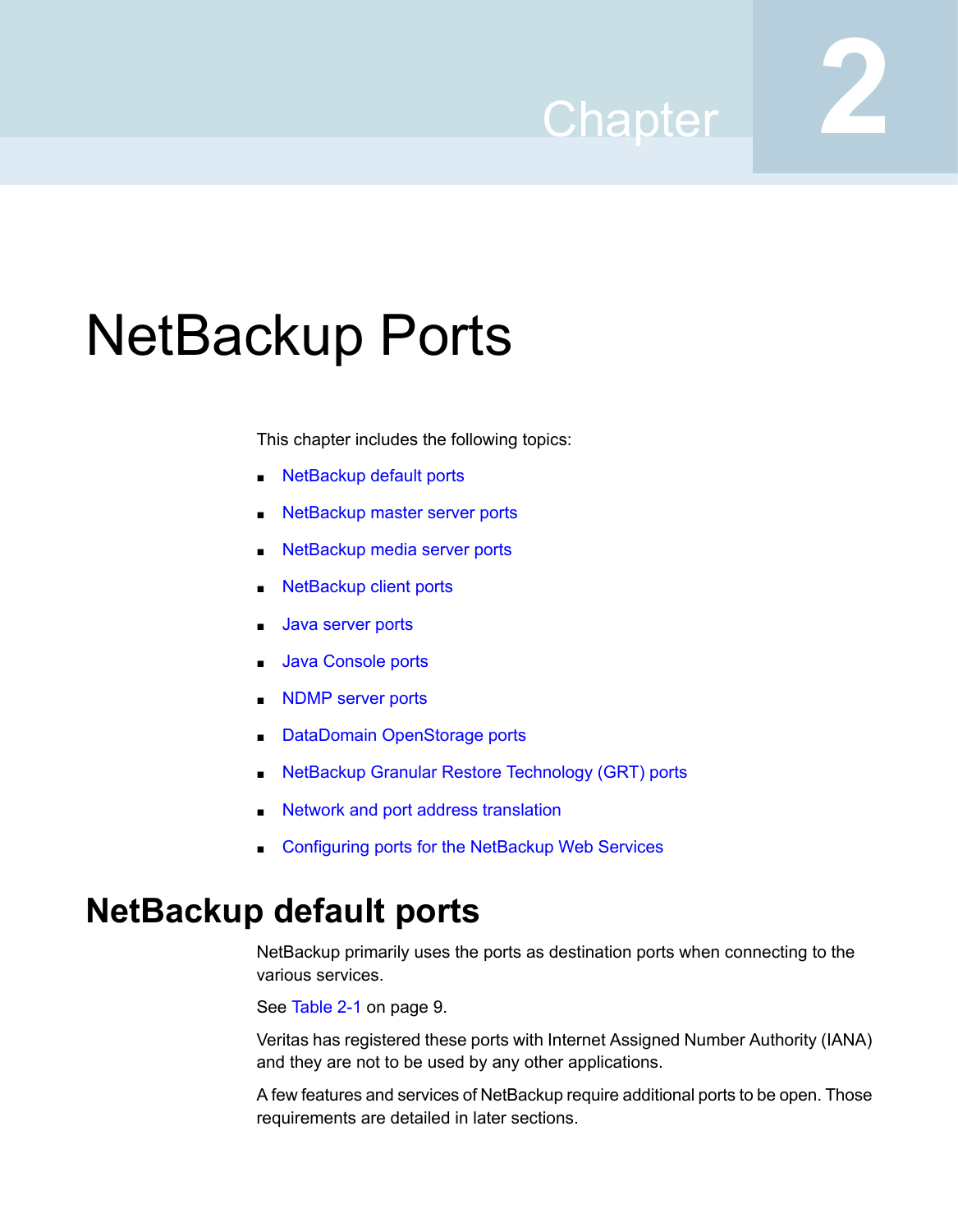By default, NetBackup uses ports from the non-reserved range for the source port. Those ports are selected randomly from the range provided by the operating system.

**Note:** Configuring the **Connect Options** and other settings may change how source and destination ports are selected. These settings and other non-default configurations, are not discussed here. For details, see the NetBackup [Administration](http://www.veritas.com/docs/DOC5332) [Guides,](http://www.veritas.com/docs/DOC5332) volume 1 and volume 2.

<span id="page-8-1"></span>The following table lists the ports required by NetBackup to connect to various services.

**Table 2-1** NetBackup ports

<span id="page-8-0"></span>

| <b>Service</b>     | Port  | <b>Description</b>                      |
|--------------------|-------|-----------------------------------------|
| <b>VERITAS PBX</b> | 1556  | Veritas Private Branch Exchange Service |
| VNFTD              | 13724 | NetBackup Network service               |

### <span id="page-8-2"></span>**NetBackup master server ports**

The master server must be able to communicate with the media servers, EMM server, VxSS server, clients, as well as servers where the Java or the Windows Administration Console is running.

The following table lists the minimum ports required by the master server:

| <b>Source</b> | <b>Destination</b> | <b>Service</b>     | Port     |
|---------------|--------------------|--------------------|----------|
| Master server | Media server       | <b>VERITAS_PBX</b> | 1556     |
| Master server | Media server       | <b>VNETD</b>       | 137241   |
| Master server | Client             | <b>VERITAS PBX</b> | 1556     |
| Master server | Client             | <b>VNETD</b>       | 13724 1  |
| Master server | Java server        | <b>VERITAS PBX</b> | 1556     |
| Master server | Netware            | <b>VNFTD</b>       | 13724    |
| Master server | Netware            | <b>BPCD</b>        | 13782    |
| Master server | Media server       | <b>NBWMC</b>       | $5637^2$ |

**Table 2-2** NetBackup master server ports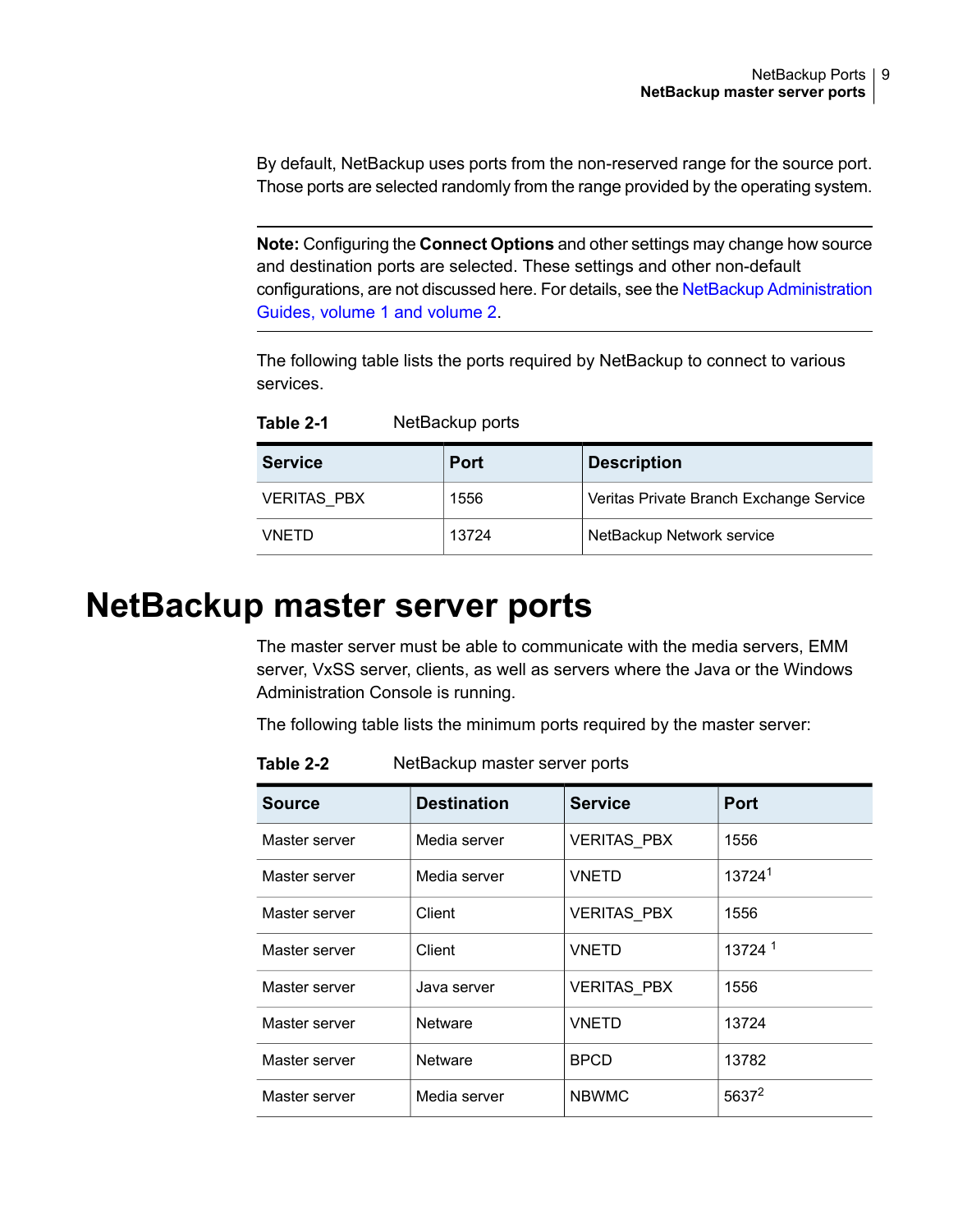1 - It applies while you use the Resilient Network feature or when a NetBackup 8.0 or earlier master server cannot reach a legacy service via PBX.

2 - This port is used to provide back-level media server support for the media servers that are configured for cloud storage. Only media server versions 7.7.x to 8.1.2 are supported.

<span id="page-9-0"></span>Ensure that the older media servers use this port. Communication with the master server fails if the older media servers use a different port.

## <span id="page-9-1"></span>**NetBackup media server ports**

The media server must be able to communicate with the master server, the EMM server, and the clients.

The following table lists the ports required by the media server:

| <b>Source</b> | <b>Destination</b> | <b>Service</b>                          | <b>Port</b> |
|---------------|--------------------|-----------------------------------------|-------------|
| Media server  | Master server      | <b>VERITAS PBX</b>                      | 1556        |
| Media server  | Master server      | <b>VNETD</b>                            | 13724 **    |
| Media server  | Media server       | <b>VERITAS_PBX</b>                      | 1556        |
| Media server  | Media server       | <b>VNETD</b>                            | 13724 **    |
| Media server  | Client             | <b>VERITAS_PBX</b>                      | 1556        |
| Media server  | Client             | <b>VNETD</b>                            | 13724 **    |
| Media server  | <b>MSDP</b> server | Deduplication 10102<br>Manager (spad)   | 10102       |
| Media server  | <b>MSDP</b> server | <b>Deduplication Engine</b><br>(spoold) | 10082       |
| Media server  | Netware client     | <b>VNETD</b>                            | 13724       |
| Media server  | Netware client     | <b>BPCD</b>                             | 13782       |
| Media server  | Master server      | <b>NBCSSC</b>                           | $5637+$     |

**Table 2-3** NetBackup media server ports

\*\* It applies while you use the Resilient Network feature or when a NetBackup 8.0 or earlier media server cannot reach a legacy service via PBX.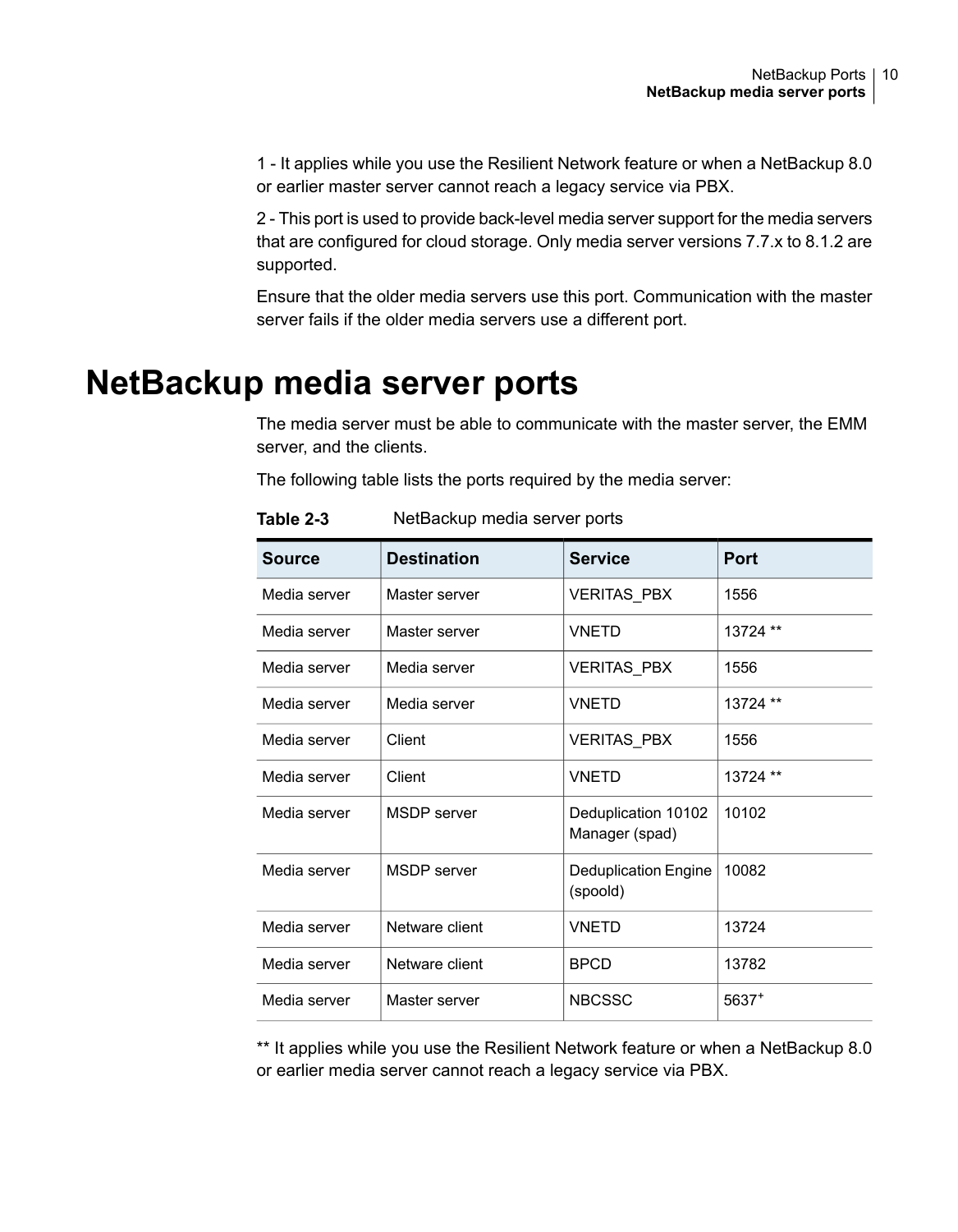<sup>+</sup> This port is used to provide back-level media server support for the media servers that are configured for cloud storage. Only media server versions 7.7.x to 8.1.2 are supported.

<span id="page-10-0"></span>Ensure that the older media servers use this port. Communication with the master server fails if the older media servers use a different port.

## <span id="page-10-2"></span>**NetBackup client ports**

The client requires access to the master server to initiate user and client-initiated operations such as application backups for Oracle and SQL Server.

When using the client-side deduplication, the client must also be able to communicate with the MSDP media servers.

The following table lists the ports required by the client:

| <b>Source</b> | <b>Destination</b> | <b>Service</b>                          | Port        |
|---------------|--------------------|-----------------------------------------|-------------|
| Client        | Master server      | <b>VERITAS PBX</b>                      | 1556        |
| Client        | Master server      | <b>VNETD</b>                            | 13724 *     |
| Client        | Media server       | <b>VERITAS PBX</b>                      | 1556        |
| Client        | Media server       | <b>VNETD</b>                            | $13724$ * * |
| Client        | <b>MSDP</b> server | Deduplication<br>Manager (spad)         | 10102       |
| Client        | <b>MSDP</b> server | <b>Deduplication Engine</b><br>(spoold) | 10082       |

**Table 2-4** NetBackup client ports

<span id="page-10-1"></span>\* It applies while you use the Resilient Network feature or when a NetBackup 8.0 or earlier client cannot reach a legacy service via PBX.

\*\* Required while you use the Resilient Network feature.

### <span id="page-10-3"></span>**Java server ports**

The Java server is the process running on the master server when you connect using the Java Administration Console. The Java server must be able to communicate with all of the core NetBackup components. The following table lists the ports required for the Java server: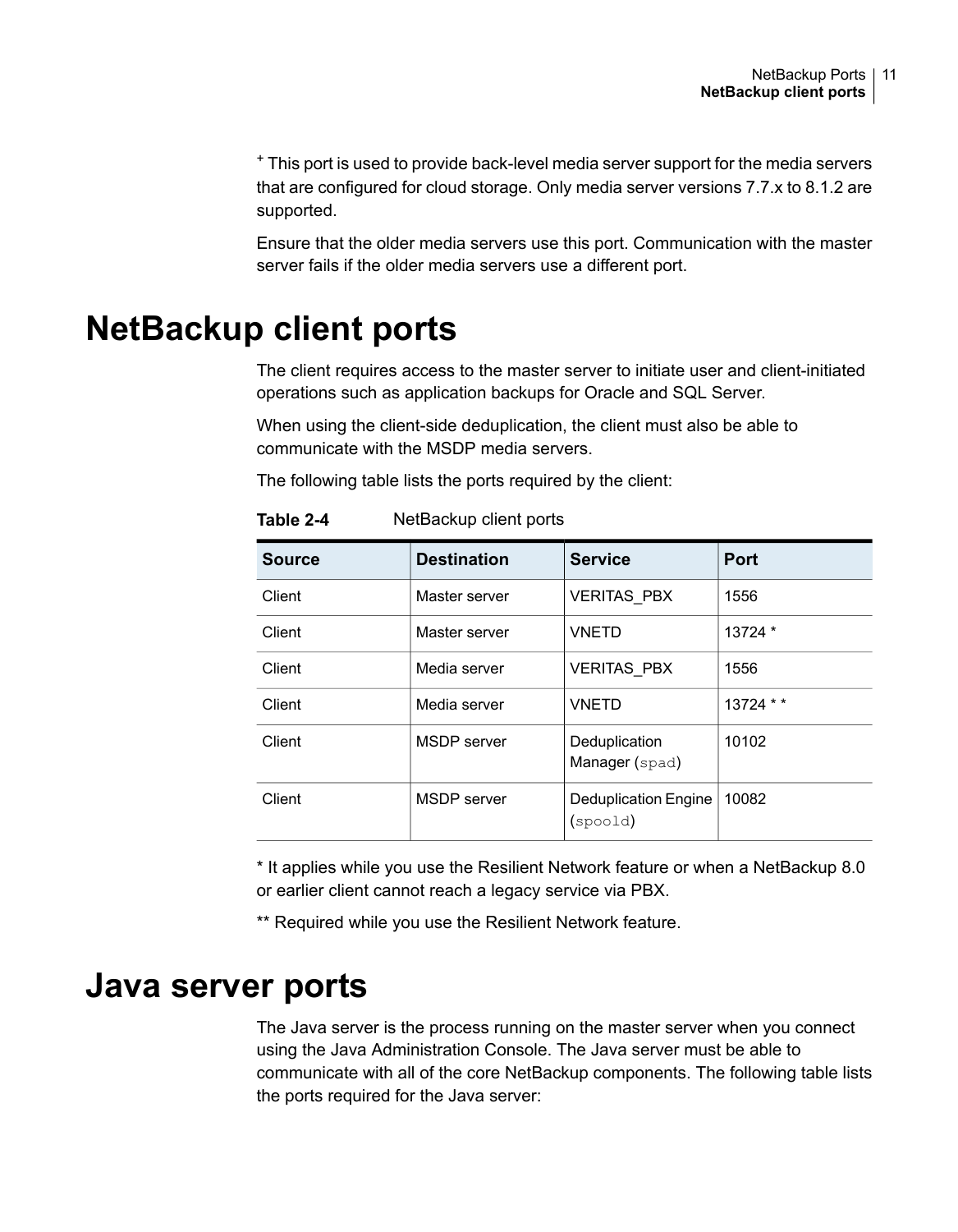**Table 2-5** Java Server ports

| <b>Source</b> | <b>Destination</b> | <b>Service</b>     | Port  |
|---------------|--------------------|--------------------|-------|
| Java server   | Master server      | <b>VERITAS PBX</b> | 1556  |
| Java server   | Master server      | <b>VNETD</b>       | 13724 |
| Java server   | Media server       | <b>VERITAS PBX</b> | 1556  |
| Java server   | Media server       | VNFTD              | 13724 |

## <span id="page-11-4"></span>**Java Console ports**

<span id="page-11-0"></span>The Java Console uses the Java Server for further communication; it requires the following ports:

<span id="page-11-1"></span>

| <b>Source</b> | <b>Destination</b> | <b>Service</b>     | <b>Port</b> |
|---------------|--------------------|--------------------|-------------|
| Java Console  | Master server      | <b>VERITAS PBX</b> | 1556        |
| Java Console  | Master server      | <b>VNETD</b>       | 13724       |
| Java Console  | Java Server        | <b>VERITAS PBX</b> | 1556        |
| Java Console  | Java Server        | <b>VNETD</b>       | 13724       |

**Table 2-6** Java Console ports

### <span id="page-11-5"></span>**NDMP server ports**

The port requirements to backup and restore an NDMP server are as follows:

- <span id="page-11-2"></span>■ TCP port 10000 must be open from the media server (DMA) to the NDMP filer (tape or disk) for all types of NDMP operations; local, remote, and 3-way.
- The NetBackup SERVER\_PORT\_WINDOW must be open inbound from the filer to the media server for remote NDMP. It must also be open for efficient catalog file (TIR data) movement during local or 3-way NDMP.

### <span id="page-11-3"></span>**DataDomain OpenStorage ports**

The following ports must be open to use a DataDomain OST storage server.

**The TCP ports for 2049** ( $nfs$ ), 111 (portmapper), and 2052 (mountd) must be open from the media server to the target storage server.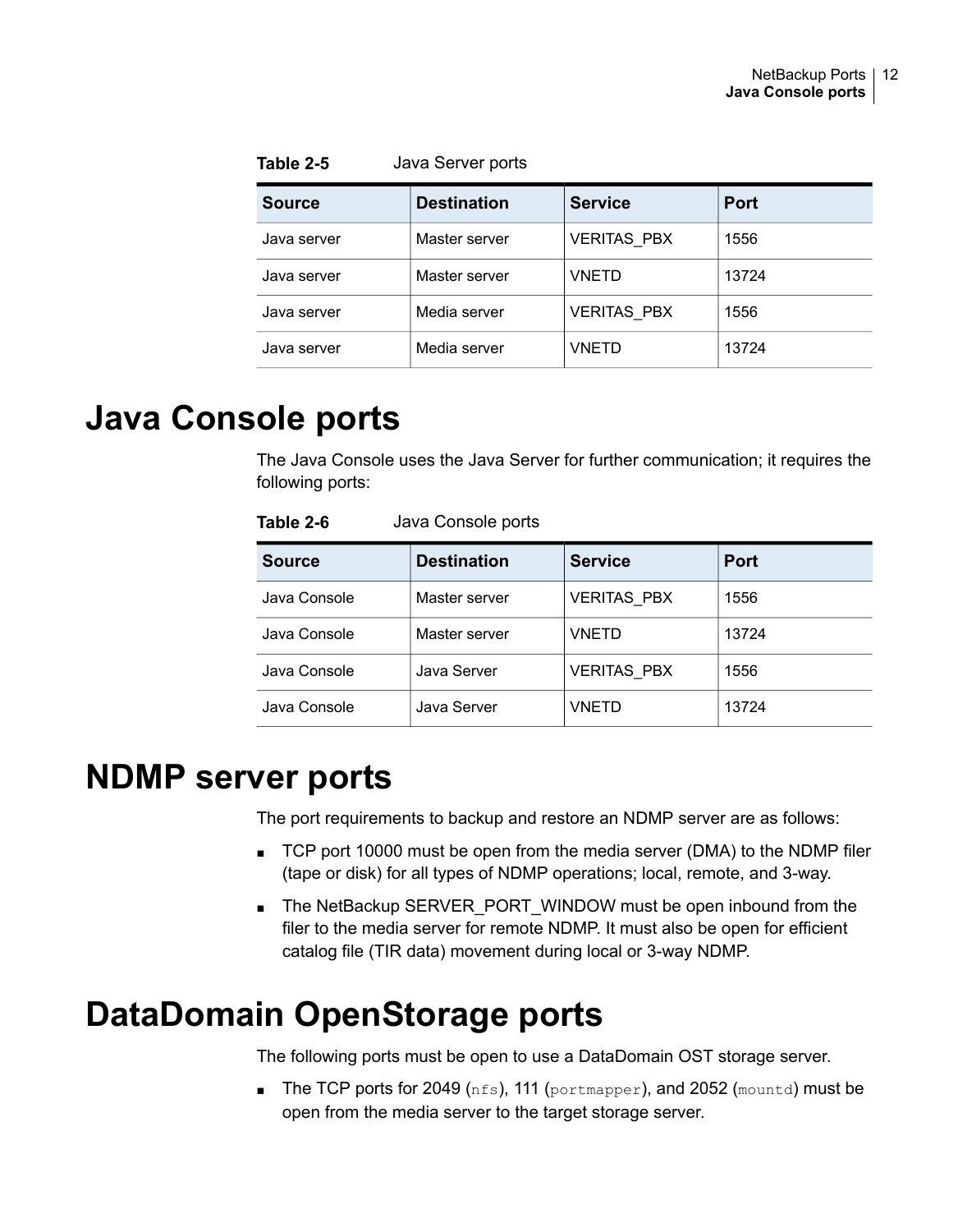- The UDP port 111 (portmapper) must be open from the media server to the target storage server.
- <span id="page-12-0"></span>**The TCP port 2051** (replication) must also be open from the media server to the storage server for optimized duplication.

# <span id="page-12-4"></span>**NetBackup Granular Restore Technology (GRT) ports**

The following ports must be open to use the GRT feature of NetBackup.

- <span id="page-12-1"></span>**• TCP port 111** (portmapper) needs to be open from the client to the media server.
- **TCP port 7394** ( $nbf$ sd) needs to be open from the client to the media server.

### <span id="page-12-5"></span>**Network and port address translation**

NetBackup 8.2 and later versions support NetBackup clients in a private network that are connected to NetBackup servers in a public network through a device that performs network address translation (NAT). Such NetBackup clients are referred to as NAT clients.

For more details on NAT support, refer to the NetBackup [Administrator's](http://www.veritas.com/docs/DOC5332) Guide [Volume](http://www.veritas.com/docs/DOC5332) I.

The TCP port used by the NetBackup Messaging Broker service  $(nbmqbroker)$ must be open from the clients to the master server. The default port is 13781 unless it is updated with the configureMQ command.

<span id="page-12-2"></span>Note that the direction of connection initiation between servers and clients is reversed. The TCP port for PBX/1556 must be open from the client to the servers and need not be open from servers to clients.

For additional details see the technote [NetBackup](https://www.veritas.com/content/support/en_US/article.100004694.htm) support for NAT and PAT.

### **Configuring ports forthe NetBackup Web Services**

<span id="page-12-3"></span>The NetBackup installation process automatically runs the configurePorts script to configure NetBackup Web Services to run on any of the following sets of ports.

| <b>Port set</b> | <b>HTTPS port</b> | Shutdown port |
|-----------------|-------------------|---------------|
| First set       | 8443              | 8205          |

**Table 2-7** Port sets for NetBackup Web Services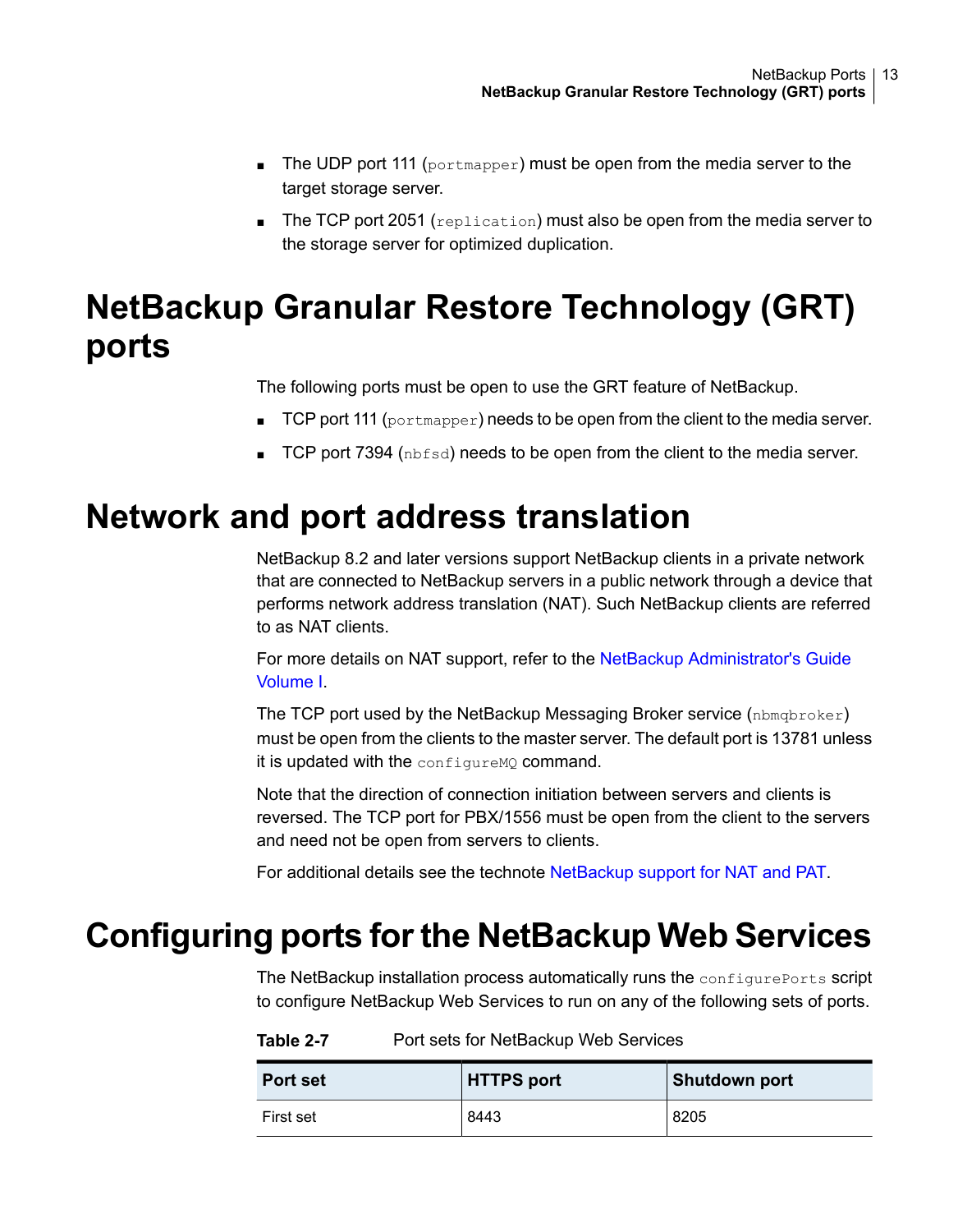| <b>Port set</b> | <b>HTTPS</b> port | <b>Shutdown port</b> |
|-----------------|-------------------|----------------------|
| Second set      | 8553              | 8305                 |
| Third set       | 8663              | 8405                 |

**Table 2-7** Port sets for NetBackup Web Services *(continued)*

If the configure Ports script does not find one of the sets free (for example 8443 and 8205), it logs an error to the following file:

#### Windows:

*install\_path*\NetBackup\wmc\webserver\logs\nbwmc\_configurePorts.log

#### UNIX and Linux:

/usr/openv/wmc/webserver/logs/nbwmc\_configurePorts.log

On UNIX and Linux, the following appears on the NetBackup system console:

configurePorts: WmcPortsUpdater failed with exit status <status code>

When this error occurs, use the following procedure on the master server to manually configure the ports. The configurePorts command is in the following location:

Windows:

*install\_path*\NetBackup\wmc\bin\install\configurePorts

#### UNIX or Linux:

/usr/openv/wmc/bin/install/configurePorts

**Note:** NetBackup Web Services on the master server require port 1024 or higher. Do not use a port number that is less than 1024. Ports that are less than 1024 are privileged and cannot be used with the NetBackup Web Services.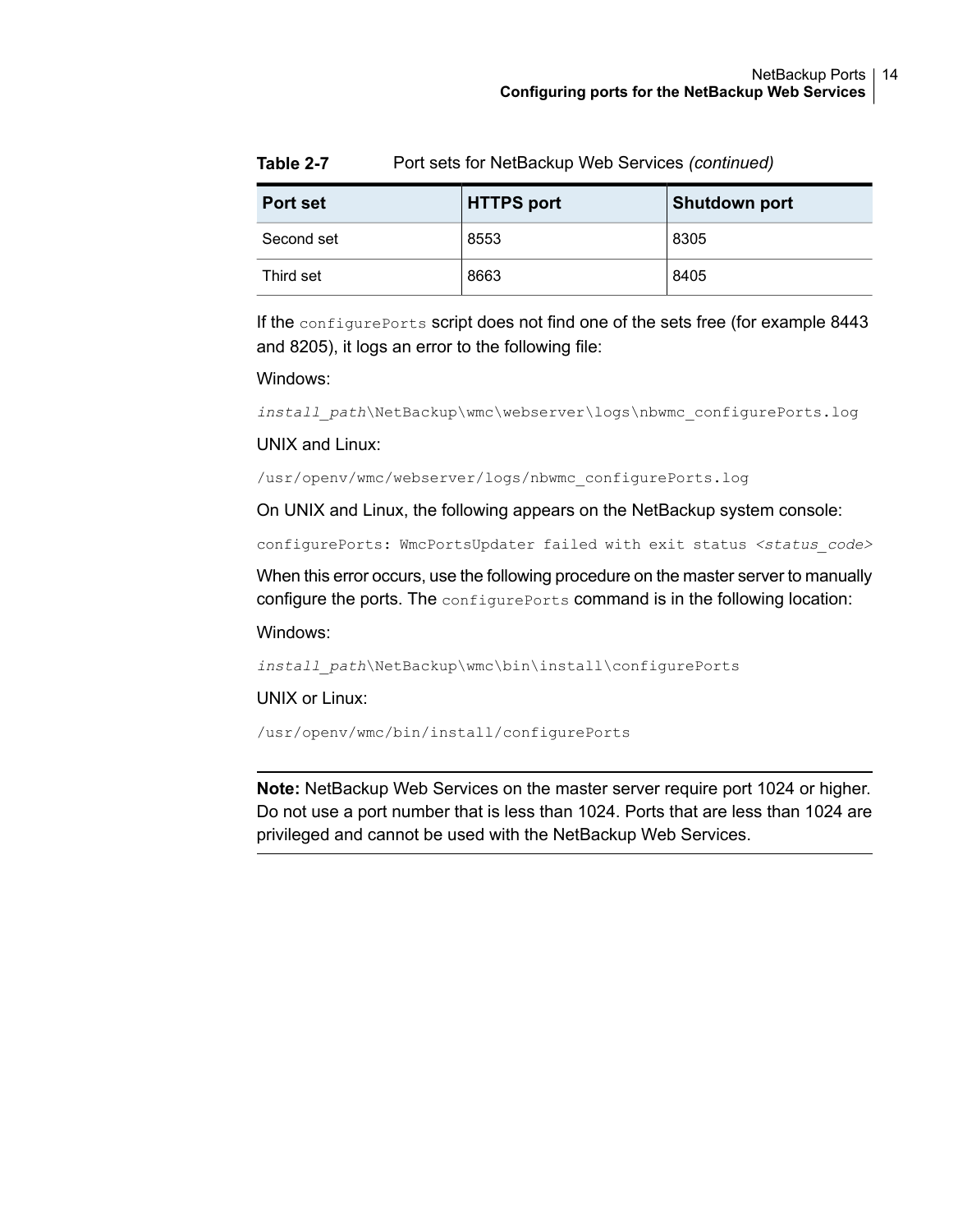#### <span id="page-14-0"></span>**To configure ports for the NetBackup Web Services**

**1** On the master server, enter the following to list the currently configured ports:

```
configurePorts -status
```
#### Example output:

Current Https Port: 8443 Current Shutdown Port: 8205

<span id="page-14-1"></span>**2** Use the configurePorts command in the following format to re-configure a port:

configurePorts -httpsPort *https\_port* | -shutdownPort *shutdown\_port*

You can configure one or two ports at a time. For example, to configure the HTTPS port to 8553:

configurePorts -httpsPort 8553

Output:

Old Https Port: 8443 New Https Port: 8553

Use this command as needed to configure a set of ports for HTTPS and shutdown.

See [Table](#page-12-3) 2-7 for a list of the port sets.

- **3** If the master server is in a clustered environment, do the following:
	- Make sure that the same set of ports are free on all the cluster nodes: Do step [1](#page-14-0) on each node.
	- Reconfigure the ports on each node as required: Do step [2](#page-14-1).
	- To override the ports that are used across all nodes, enter the following: configurePorts –overrideCluster true

This command updates the following file on shared disk: Windows:

*install\_path*/NetBackup/var/global/wsl/portfile UNIX or Linux:

/usr/openv/netbackup/var/global/wsl/portfile

The NetBackup installer for Web Services uses this file during installation in a clustered mode.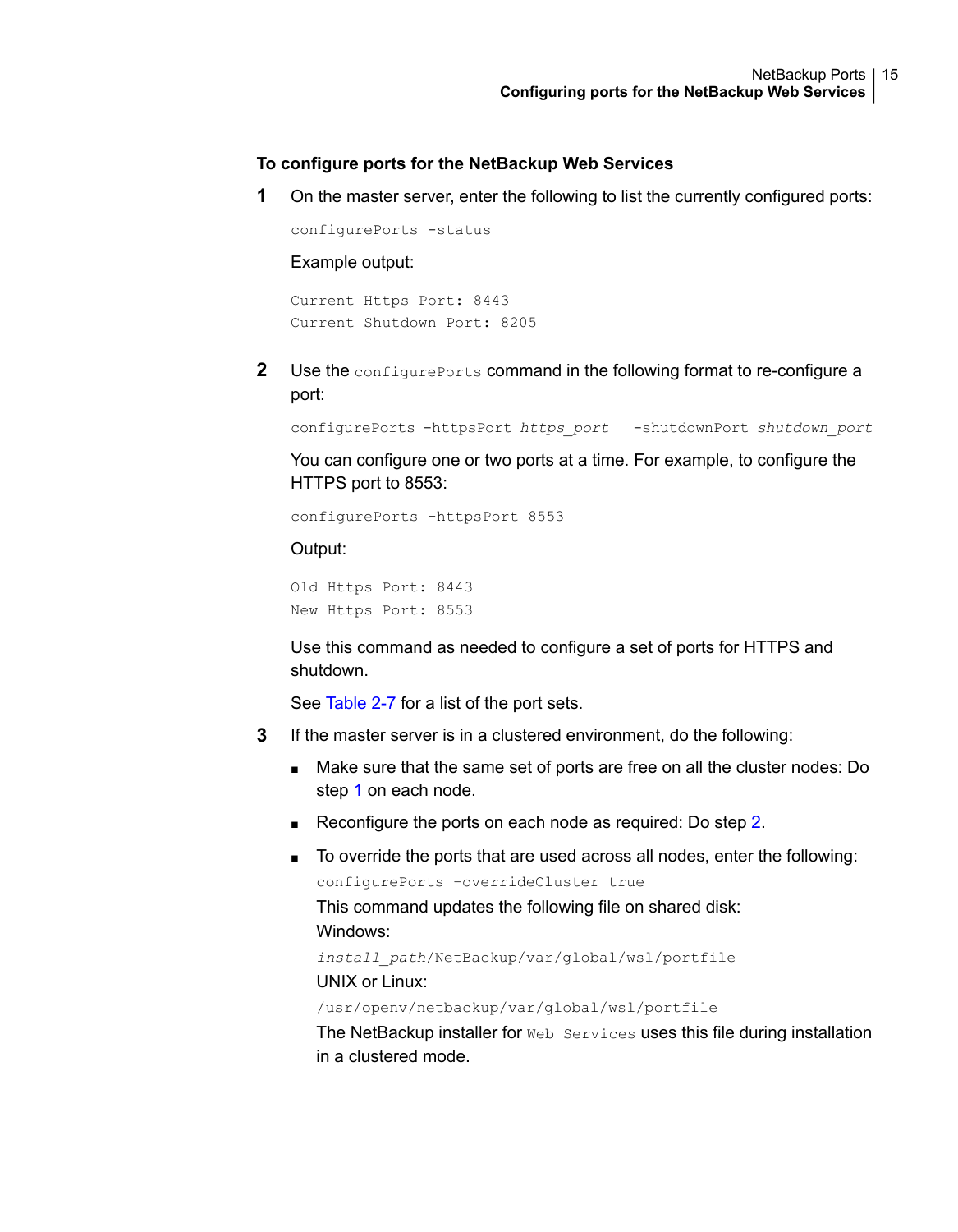# Chapter

# <span id="page-15-0"></span>Other Network Ports

This chapter includes the following topics:

- **NetBackup [deduplication](#page-15-1) ports**
- About [communication](#page-16-0) ports and firewall considerations in OpsCenter
- [NetBackup](#page-19-0) 5200 and 5220 appliance ports (for firewall between master and media [server\)](#page-19-0)
- **[NetBackup](#page-21-0) VMware ports**
- Port usage for the [NetBackup](#page-21-1) vSphere Web Client Plug-in
- <span id="page-15-1"></span>NetBackup [CloudStore](#page-22-0) Service Container (nbcssc) port
- NetBackup Web [Management](#page-23-0) Console (nbwmc) ports

## <span id="page-15-2"></span>**NetBackup deduplication ports**

The following table shows the ports that are used for NetBackup deduplication that includes Media Server Deduplication (MSDP), and optimized deduplication. If firewalls exist between the various deduplication hosts, you must open the required ports.

Deduplication hosts are the media servers, deduplication storage servers, any load balancing servers, and any clients that deduplicate their own data.

**Note:** MSDP with Client-Direct (client deduplication) and optimized duplication need some ports to be opened.

During Client Direct restores, TCP port 1556 must be open between the NetBackup client and the master server.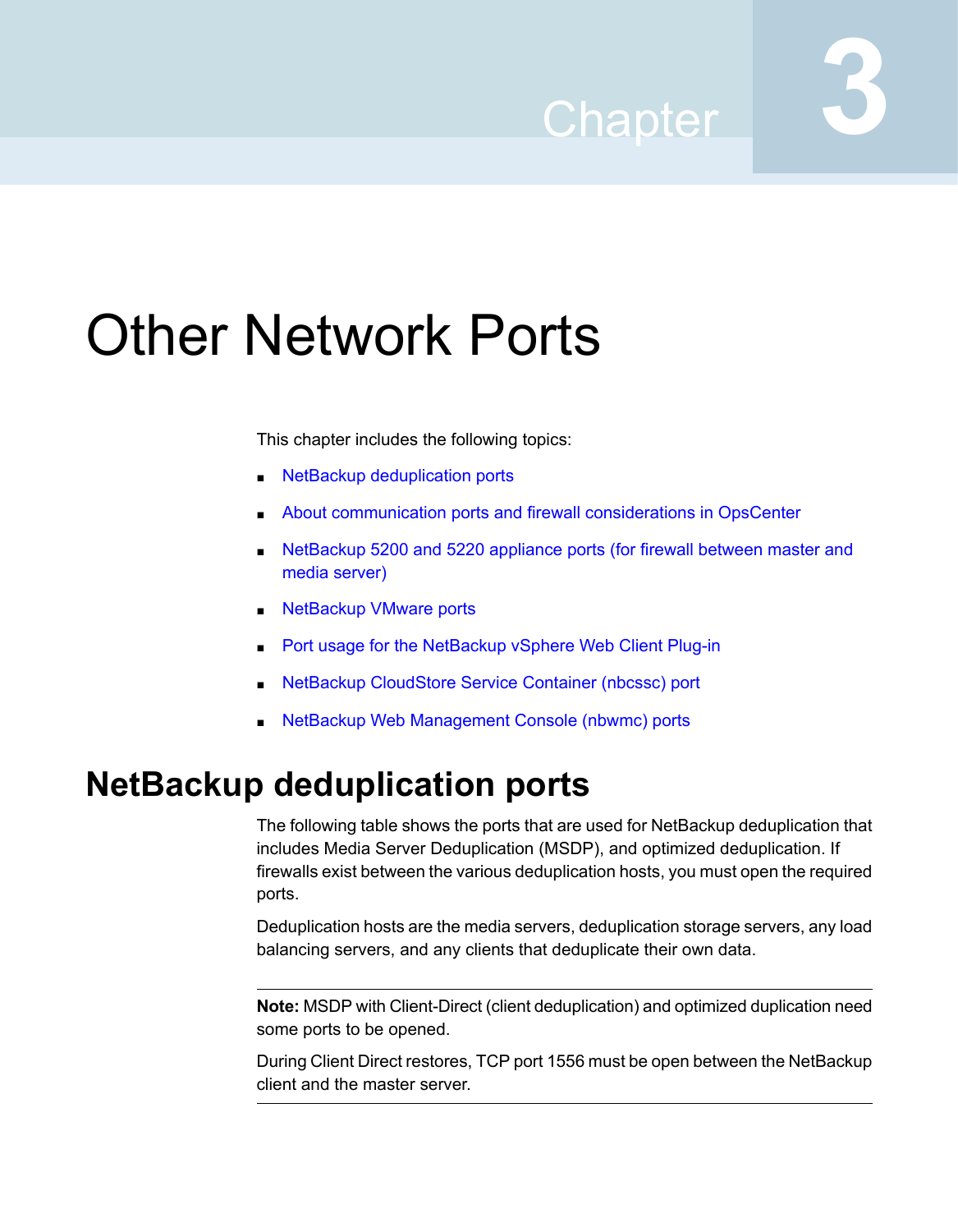| <b>Port</b> | <b>Usage</b>                                                                                                                                                  |
|-------------|---------------------------------------------------------------------------------------------------------------------------------------------------------------|
| 10082       | This is the NetBackup Deduplication Engine ( $\mathsf{spoold}$ ) port that is used by MSDP.<br>Open this port between:                                        |
|             | The deduplication client and the storage servers.<br>$\blacksquare$<br>The MSDP and the storage servers.<br>$\blacksquare$                                    |
| 10102       | This is the NetBackup Deduplication Manager $(s_{pad})$ port that is used by MSDP.<br>Open this port between:                                                 |
|             | The deduplication client and the MSDP servers.<br>$\blacksquare$<br>The MSDP server and any Additional servers that handle finger printing.<br>$\blacksquare$ |

**Table 3-1** NetBackup deduplication port usage

Ports 10082 and 10102 (MSDP) must also be open between the media server and any storage servers that perform optimized duplications.

<span id="page-16-0"></span>**Note:** If using Auto Image Replication (AIR) for optimized duplication, TCP ports 1556, 10082, and 10102 (MSDP) must be open between the NetBackup domains.

# <span id="page-16-1"></span>**About communication ports and firewall considerations in OpsCenter**

[Figure](#page-17-1) 3-1 shows the key OpsCenter components and the communication ports that are used.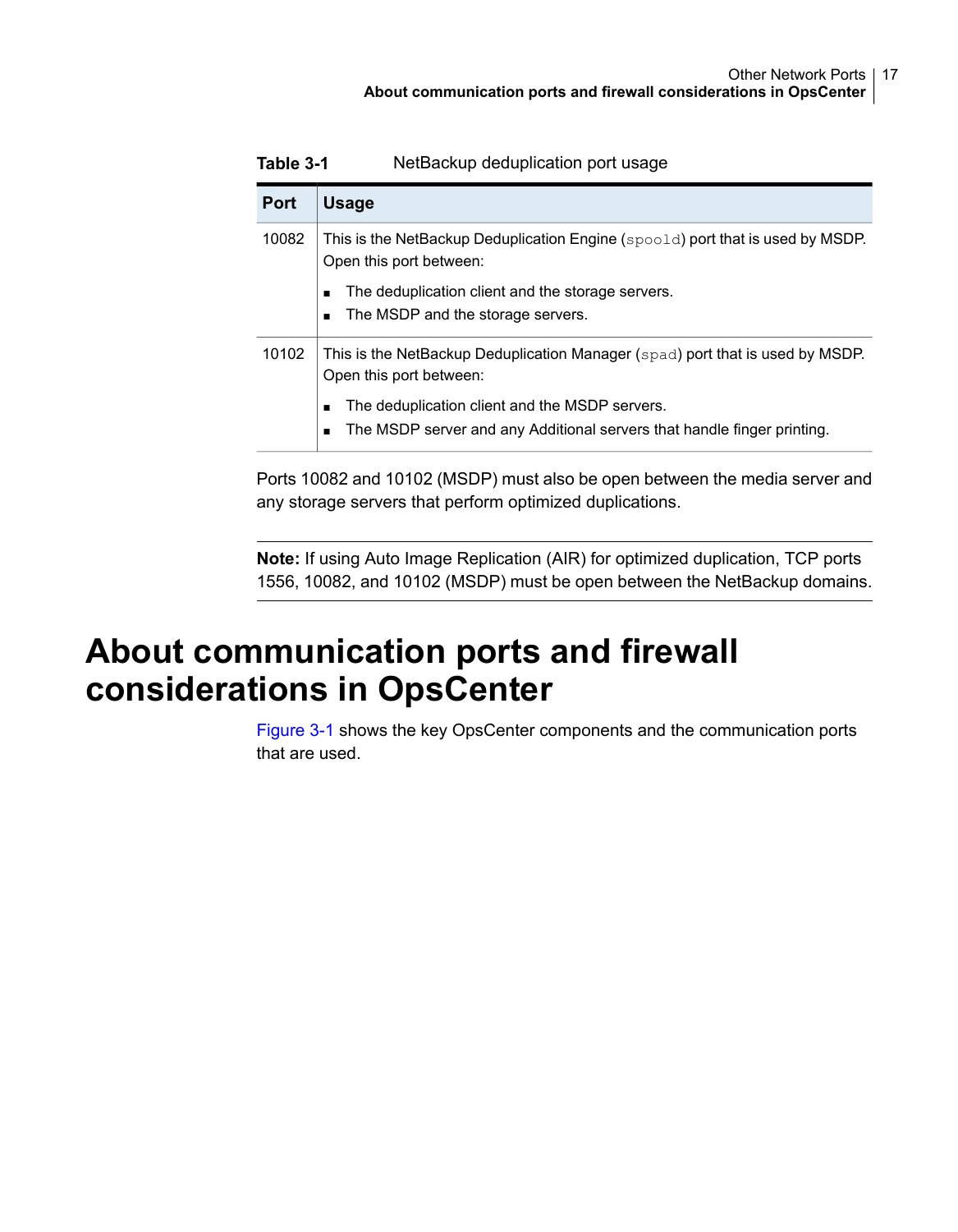<span id="page-17-1"></span>

**Figure 3-1** Key OpsCenter components and how they communicate

<span id="page-17-0"></span>See ["Communication](#page-17-0) ports used by key OpsCenter components" on page 18.

### Communication ports used by key OpsCenter components

The following table shows the default port settings for OpsCenter.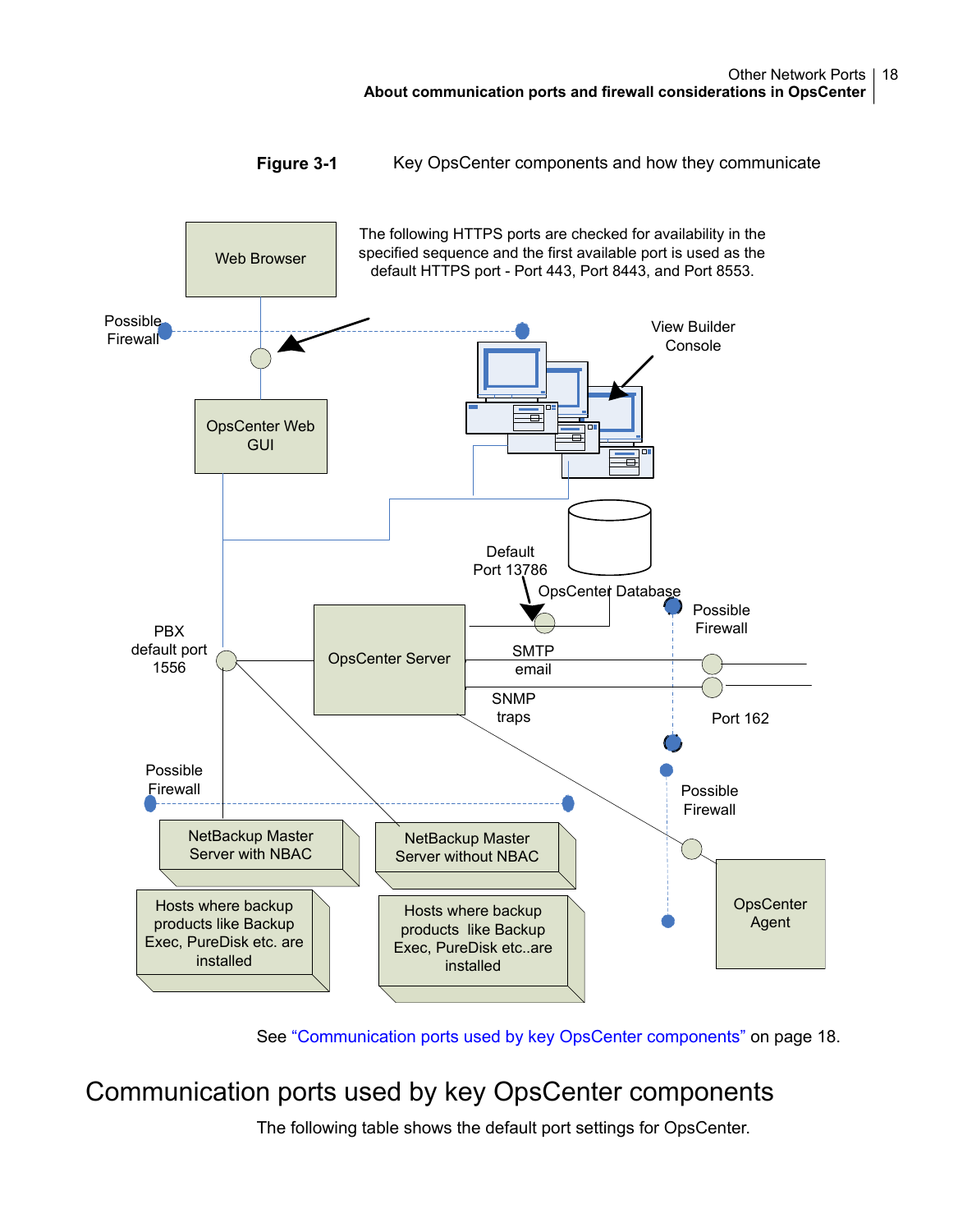SMTP recipient ports can be configured from the OpsCenter console (using **Settings > Configuration > SMTP Server**). The SNMP trap recipient ports can also be configured from the OpsCenter console (using **Settings > Recipients > SNMP**).

If these ports are changed then the appropriate hardware ports have to be opened.

[Table](#page-18-0) 3-2 lists the communication ports that are used by key OpsCenter components.

<span id="page-18-0"></span>

| Source Host         | <b>Destination</b><br><b>Host</b> | <b>Port Number</b>                                                                                                                                                                                                     | <b>Usage (Process</b><br>Name) | <b>Port Configuration</b>                                                                                                                                                         |
|---------------------|-----------------------------------|------------------------------------------------------------------------------------------------------------------------------------------------------------------------------------------------------------------------|--------------------------------|-----------------------------------------------------------------------------------------------------------------------------------------------------------------------------------|
| OpsCenter<br>Server | Mail server                       | 25                                                                                                                                                                                                                     | <b>SMTP</b>                    | Allow from source to<br>destination.                                                                                                                                              |
| OpsCenter<br>Server | <b>SNMP Server</b>                | 162                                                                                                                                                                                                                    | SNMP trap recipient            | Allow from source to<br>destination.                                                                                                                                              |
| OpsCenter<br>Server | NetBackup Master<br>Server(s)     | 1556                                                                                                                                                                                                                   | <b>PBX</b><br>(pbx_exchange)   | Allow between source and<br>destination (bi-directional).<br>PBX port number<br>configuration is not<br>supported.                                                                |
| OpsCenter<br>Client | OpsCenter Server                  | 1556                                                                                                                                                                                                                   | <b>PBX</b><br>(pbx exchange)   | Allow between source and<br>destination.<br>Some hardened servers and<br>firewall configurations may<br>block this port.<br>PBX port number<br>configuration is not<br>supported. |
| Web browser         | OpsCenter Server                  | The following HTTPS ports<br>are checked for availability in<br>the specified sequence and<br>the first available port is used<br>by default:<br>1<br>443 (HTTPS)<br>$\mathbf{2}$<br>8443 (HTTPS)<br>3<br>8553 (HTTPS) | <b>HTTPS</b>                   | Allow from all hosts on<br>network.                                                                                                                                               |

#### **Table 3-2** Communication ports used by key OpsCenter components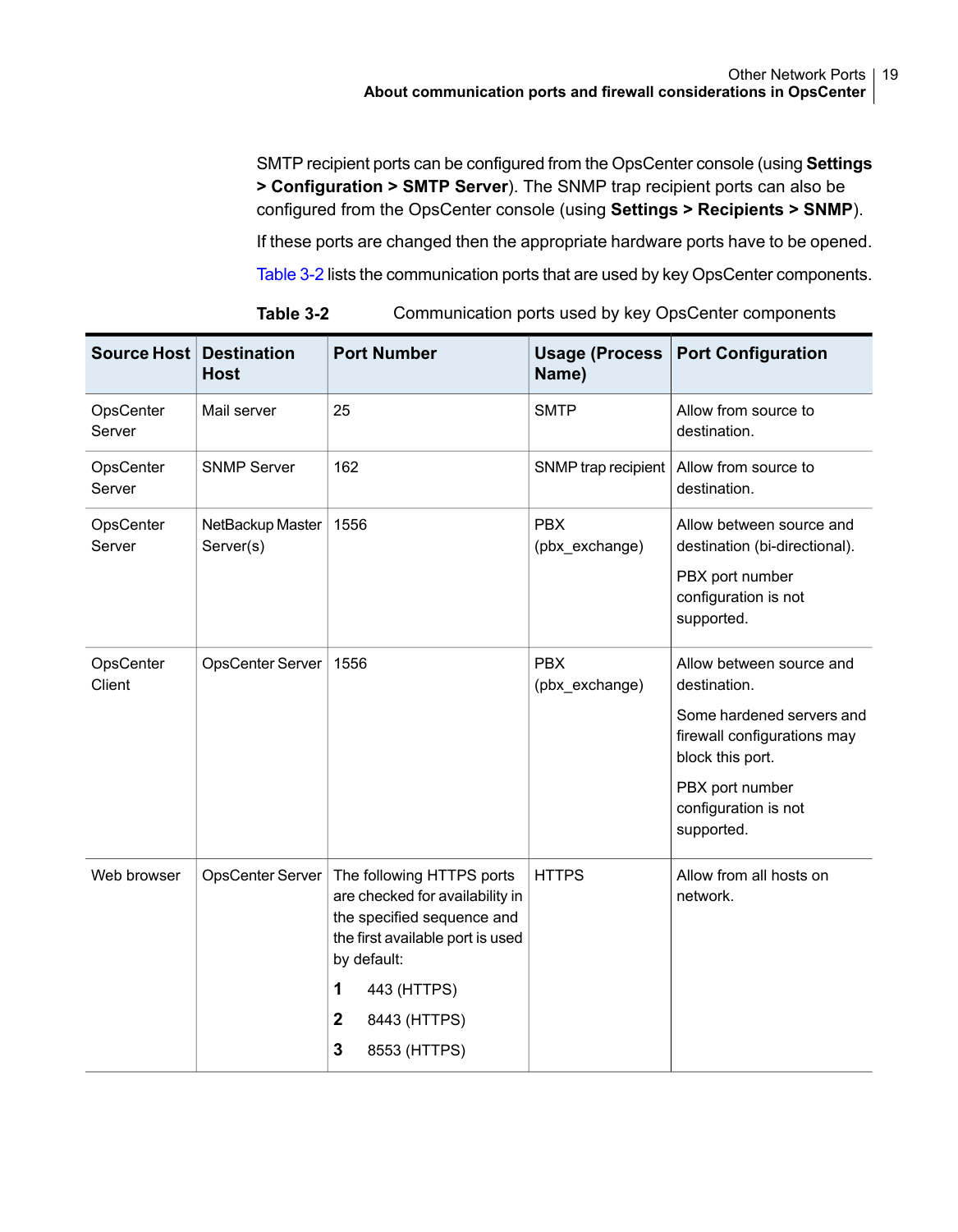| Source Host         | <b>Destination</b><br>Host | <b>Port Number</b> | Usage (Process<br>Name)                                         | <b>Port Configuration</b>                                                                         |
|---------------------|----------------------------|--------------------|-----------------------------------------------------------------|---------------------------------------------------------------------------------------------------|
| OpsCenter<br>Server | OpsCenter Server           | 13786              | Sybase database<br>(dbsrv16)                                    | Allow between source and<br>destination.                                                          |
|                     |                            |                    |                                                                 | Some hardened servers and<br>firewall configurations may<br>block this port.                      |
| OpsCenter<br>Server | OpsCenter Server           | 1556               | <b>OpsCenter Product</b><br>Authentication<br>Service (ops atd) | Allow between source and<br>destination in case NBAC is<br>enabled on NetBackup<br>master server. |

**Table 3-2** Communication ports used by key OpsCenter components *(continued)*

# <span id="page-19-1"></span>**NetBackup 5200 and 5220 appliance ports (for firewall between master and media server)**

<span id="page-19-0"></span>In addition to the ports used by NetBackup, the 52xx appliances also provide for both in-band and out-of-band management. The out-of-band management is through a separate network connection, the Remote Management Module (RMM), and the Intelligent Platform Management Interface (IPMI). Open these ports through the firewall as appropriate to allow access to the management services from a remote laptop or KVM (keyboard, video monitor, mouse).

The following table describes the ports to open inbound to the NetBackup appliance.

| <b>Source</b> | <b>Destination</b> | <b>Port</b> | <b>Service</b> | <b>Description</b>                      |
|---------------|--------------------|-------------|----------------|-----------------------------------------|
| Command line  | Appliance          | 22          | ssh            | In-band management<br>CLI               |
| Web browser   | Appliance          | 80          | http           | In-band management<br>GUI               |
| Web browser   | Appliance          | 443         | https          | In-band management<br>GUI               |
| Web browser   | Appliance IPMI     | 80          | http           | Out-of-band mgmt<br>$(ISM+$ or $RM^*$ ) |

**Table 3-3** Inbound ports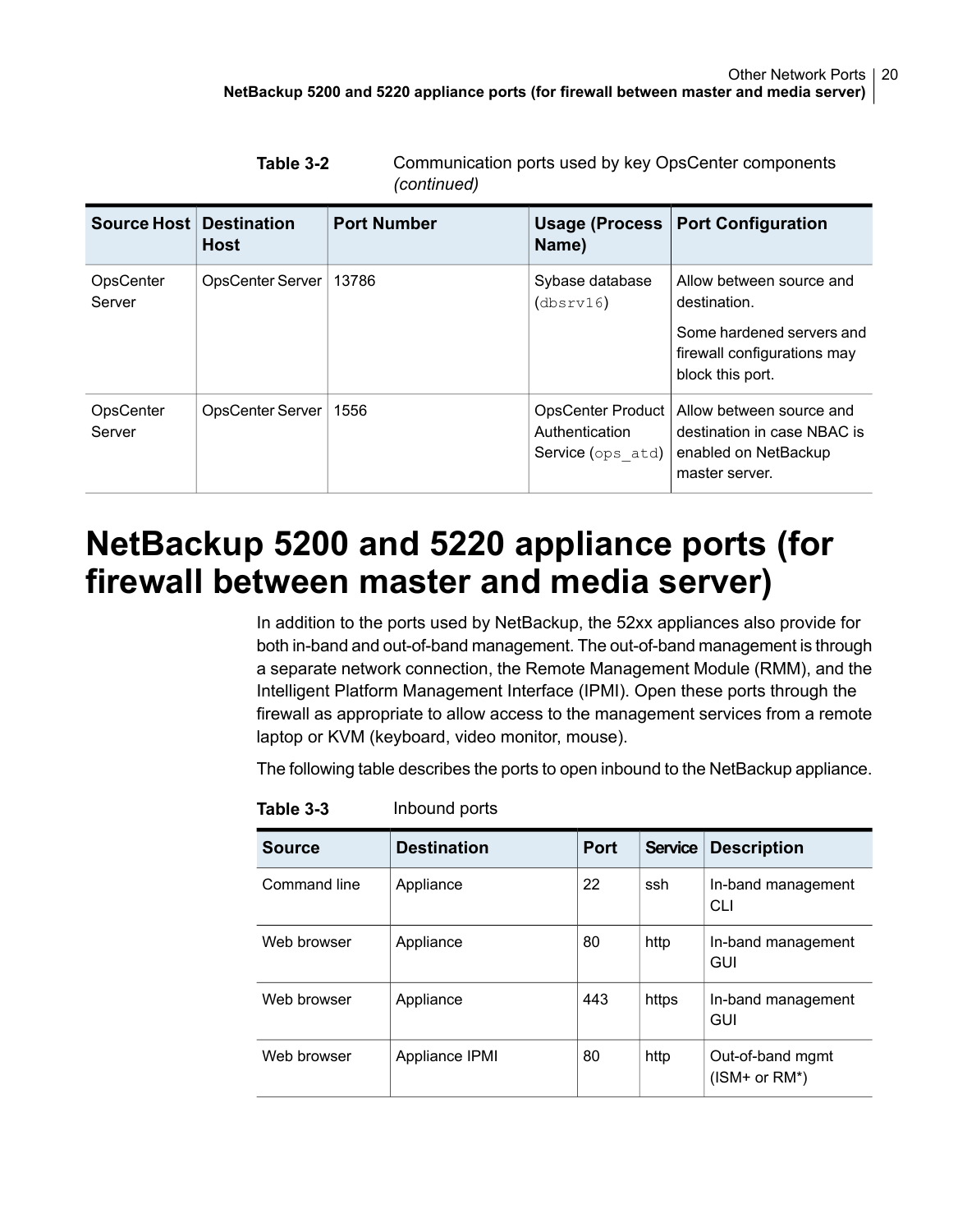| <b>Source</b>  | <b>Destination</b>                 | Port | <b>Service</b> | <b>Description</b>                            |
|----------------|------------------------------------|------|----------------|-----------------------------------------------|
| Web browser    | Appliance IPMI (firmware<br>> 2.13 | 443  | https          | Out-of-band<br>management (ISM+ or<br>$RM^*$  |
| NetBackup ISM+ | 5020/5200 Appliance IPMI           | 5900 | <b>KVM</b>     | CLI access, ISO &<br><b>CDROM</b> redirection |
| NetBackup ISM+ | 5020/5200 Appliance IPMI           | 623  | <b>KVM</b>     | (optional, utilized if<br>open)               |
| Symantec RM*   | 5220/5x30 Appliance IPMI           | 7578 | <b>RMM</b>     | CLI access                                    |
| Symantec RM*   | 5220/5x30 Appliance IPMI           | 5120 | RMM            | <b>ISO &amp; CD-ROM</b><br>redirection        |
| Symantec RM*   | 5220/5x30 Appliance IPMI           | 5123 | <b>RMM</b>     | Floppy redirection                            |
| Symantec RM*   | 5220/5x30 Appliance IPMI           | 7582 | <b>RMM</b>     | <b>KVM</b>                                    |
| Symantec RM*   | 5220/5x30 Appliance IPMI           | 5124 |                | <b>CDROM</b>                                  |
| Symantec RM*   | 5220/5x30 Appliance IPMI           | 5127 |                | USB or Floppy                                 |

**Table 3-3** Inbound ports *(continued)*

+ NetBackup Integrated Storage Manager

\* Symantec Remote Management – Remote Console.

**Note:** Ports 7578, 5120, and 5123 are for the unencrypted mode. Ports 7528, 5124, and 5127 are for the encrypted mode.

Open these ports outbound from the appliance to allow alerts and notifications to the indicated servers.

**Table 3-4** Outbound ports

| Source    | <b>Destination</b>  | Port   | <b>Service</b> | <b>Description</b>                    |  |
|-----------|---------------------|--------|----------------|---------------------------------------|--|
| Appliance | Call Home<br>server | 443    | https          | Call Home notifications to<br>Veritas |  |
| Appliance | <b>SNMP Server</b>  | $162*$ | <b>SNMP</b>    | Outbound traps and alerts             |  |
| Appliance | SCSP host           | 443    | https          | Download SCSP<br>certificates         |  |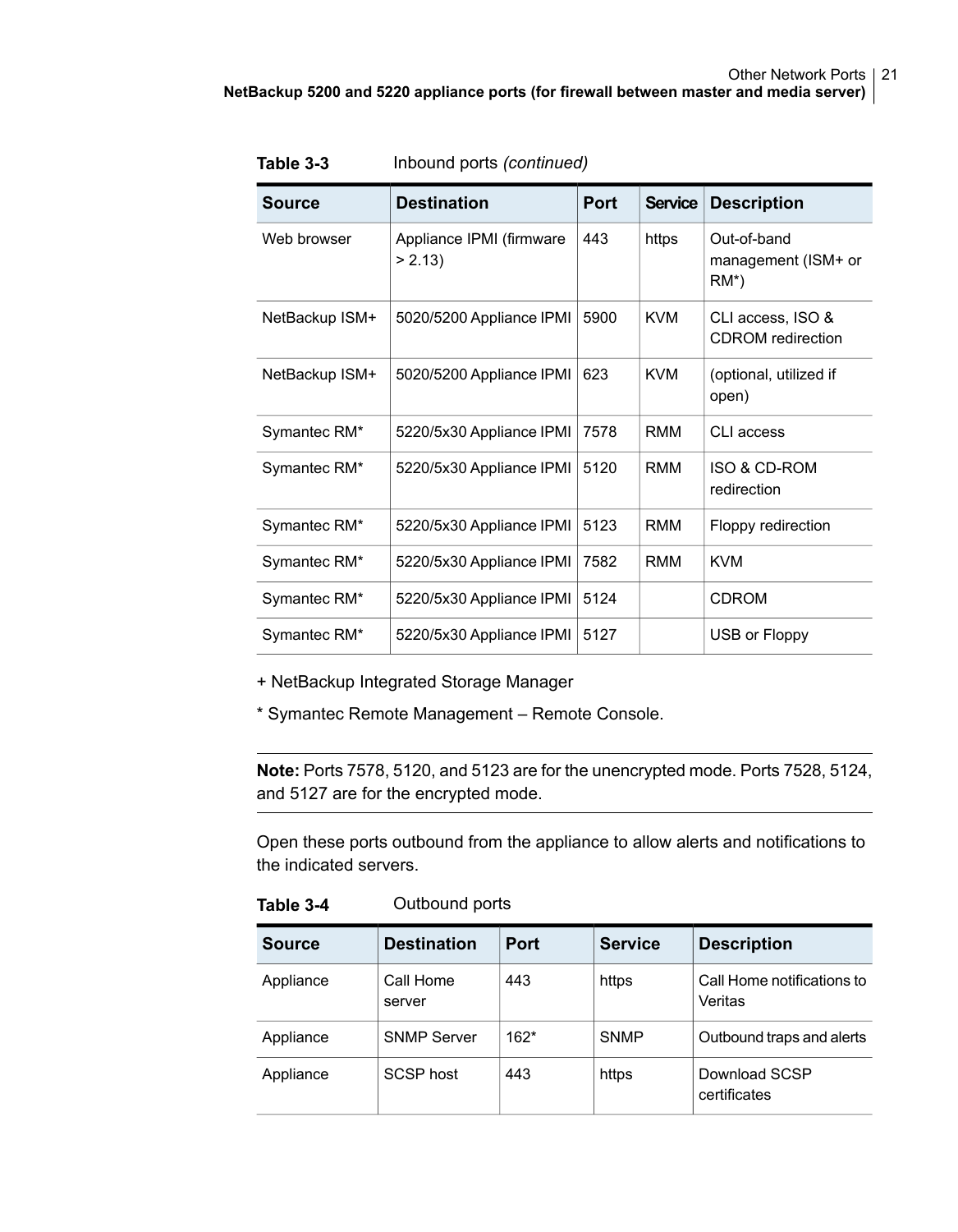<span id="page-21-0"></span>\* This port number can be changed within the appliance configuration to match the remote server.

## <span id="page-21-3"></span>**NetBackup VMware ports**

The TCP ports 443 and 902 are required to access the VMware infrastructure, as follows:

- NetBackup connects to TCP port 443 on the following VMware components: 443
	- On the vCenter server for VM discovery requests, snapshot creation and deletion, vSphere Tag associations, and so on.
	- On the vSphere Platform Services Controller (PSC) to discover, back up and restore vSphere Tag associations. NetBackup connects to the vSphere Platform Services Controller (PSC) in vSphere 6.0 and later.
- <span id="page-21-1"></span>TCP port 902 is required when: 902
	- You use HotAdd/NBD/NBDSSL transport for backups and restore.
	- Restores are done through Restore ESX server bypassing the vCenter server.

# **Port usage for the NetBackup vSphere Web Client Plug-in**

<span id="page-21-4"></span><span id="page-21-2"></span>[Table](#page-21-2) 3-5 shows the standard ports to be used in a NetBackup vSphere Web Client Plug-in environment.

| <b>Source</b>                                                                                     | Port number                                                                        | <b>Destination</b> |  |  |  |
|---------------------------------------------------------------------------------------------------|------------------------------------------------------------------------------------|--------------------|--|--|--|
| <b>Browser</b>                                                                                    | 9443                                                                               | vSphere Web Client |  |  |  |
| For VM recovery: vCenter<br>server (or vSphere Web<br>Client server if deployed<br>independently) | RESTEUL interface at port<br>8443 (https) or as configured<br>on the master server | Master server      |  |  |  |
| Master server                                                                                     | 443                                                                                | vCenter server     |  |  |  |
| Backup host                                                                                       | 443                                                                                | vCenter server     |  |  |  |
| Backup host                                                                                       | 902 (for nbd or nbdssl)                                                            | ESXi               |  |  |  |

**Table 3-5** Ports used in NetBackup and the vSphere Web Client Plug-in environment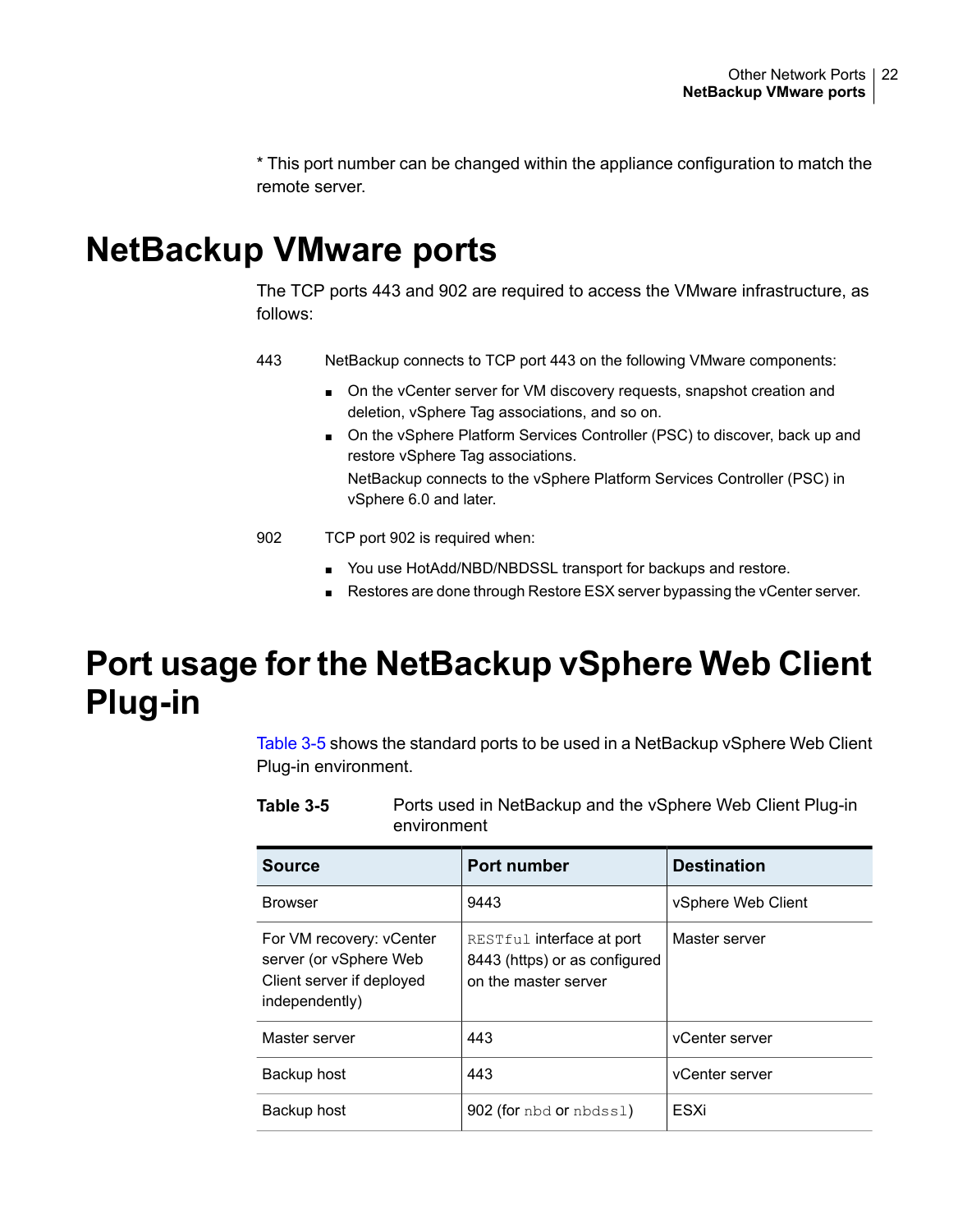# **NetBackup CloudStore Service Container(nbcssc) port**

<span id="page-22-1"></span><span id="page-22-0"></span>This is applicable to media server versions 7.7.x to 8.1.2 only.

The CloudStore Service Container (nbcssc) is a web-based service container that runs on older media servers that are configured for cloud storage. This container runs the throttling service and the metering data collector service. NetBackup OpsCenter uses the metering data for monitoring and reporting.

| Port | <b>Source</b> | <b>Destination</b> | <b>Process</b> | <b>Description</b>                                                                                                                                                                                                                                                                                                                                                                                                                 |
|------|---------------|--------------------|----------------|------------------------------------------------------------------------------------------------------------------------------------------------------------------------------------------------------------------------------------------------------------------------------------------------------------------------------------------------------------------------------------------------------------------------------------|
| 5637 | Media server  | Master server      | nbcssc         | Allow inbound and outbound<br>communication between master<br>server and all media servers that<br>are configured for cloud storage.<br>This port is used to provide<br>back-level media server support.<br>Only media server versions 7.7.x to<br>8.1.2 are supported.<br>Ensure that the older media servers<br>use this port. Communication with<br>the master server fails if the older<br>media servers use a different port. |

**Table 3-6** NetBackup CloudStore Service Container (nbcssc) port

The port number is defined in the CloudStore Service Container configuration file (cloudstore.conf) as follows:

CSSC\_PORT=5637

The configuration file resides in the following directory on the older media servers:

- UNIX: /usr/openv/netbackup/db/cloud
- Windows: *install\_path*Veritas\NetBackup\db\cloud

See the *NetBackup Cloud Administrator's Guide* for more details.

<http://www.veritas.com/docs/DOC5332>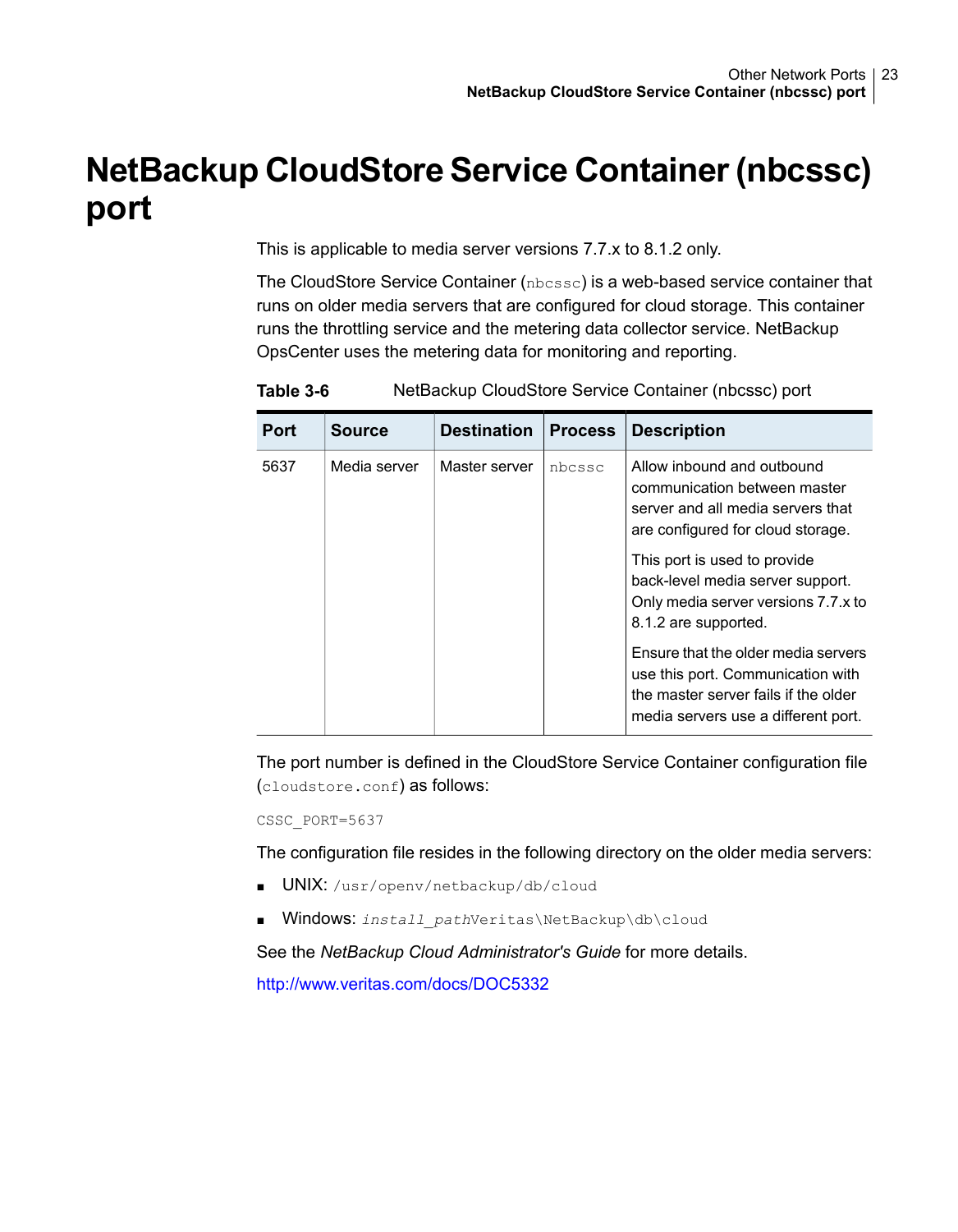# <span id="page-23-1"></span>**NetBackup Web Management Console (nbwmc) ports**

<span id="page-23-0"></span>The NetBackup master server runs a process called Web Management Console (nbwmc) that manages requests for certificate and host management. This process also runs the configuration service that manages communication with the media servers that are configured for cloud storage.

| Port | Source        | <b>Destination</b> | <b>Process</b> | <b>Description</b>                                                                                                                                         |
|------|---------------|--------------------|----------------|------------------------------------------------------------------------------------------------------------------------------------------------------------|
| 1556 | Master server | Media server       | VERITAS PBX    | Allow inbound and outbound<br>communication between master<br>server and all media servers that<br>are configured for cloud storage.                       |
|      |               |                    |                | This port is not user configurable<br>and is used when master server<br>and media servers are of<br>NetBackup version 8.3 and later.                       |
| 5637 | Master server | Media server       | nbwmc          | Allow inbound and outbound<br>communication between master<br>server and all media servers that<br>are configured for cloud storage.                       |
|      |               |                    |                | This port is used to provide<br>back-level media server support.<br>Only media server versions 7.7.x<br>to 8.1.2 are supported.                            |
|      |               |                    |                | Ensure that the older media<br>servers use this port.<br>Communication with the master<br>server fails if the older media<br>servers use a different port. |

**Table 3-7** NetBackup Web Management Console (nbwmc) ports